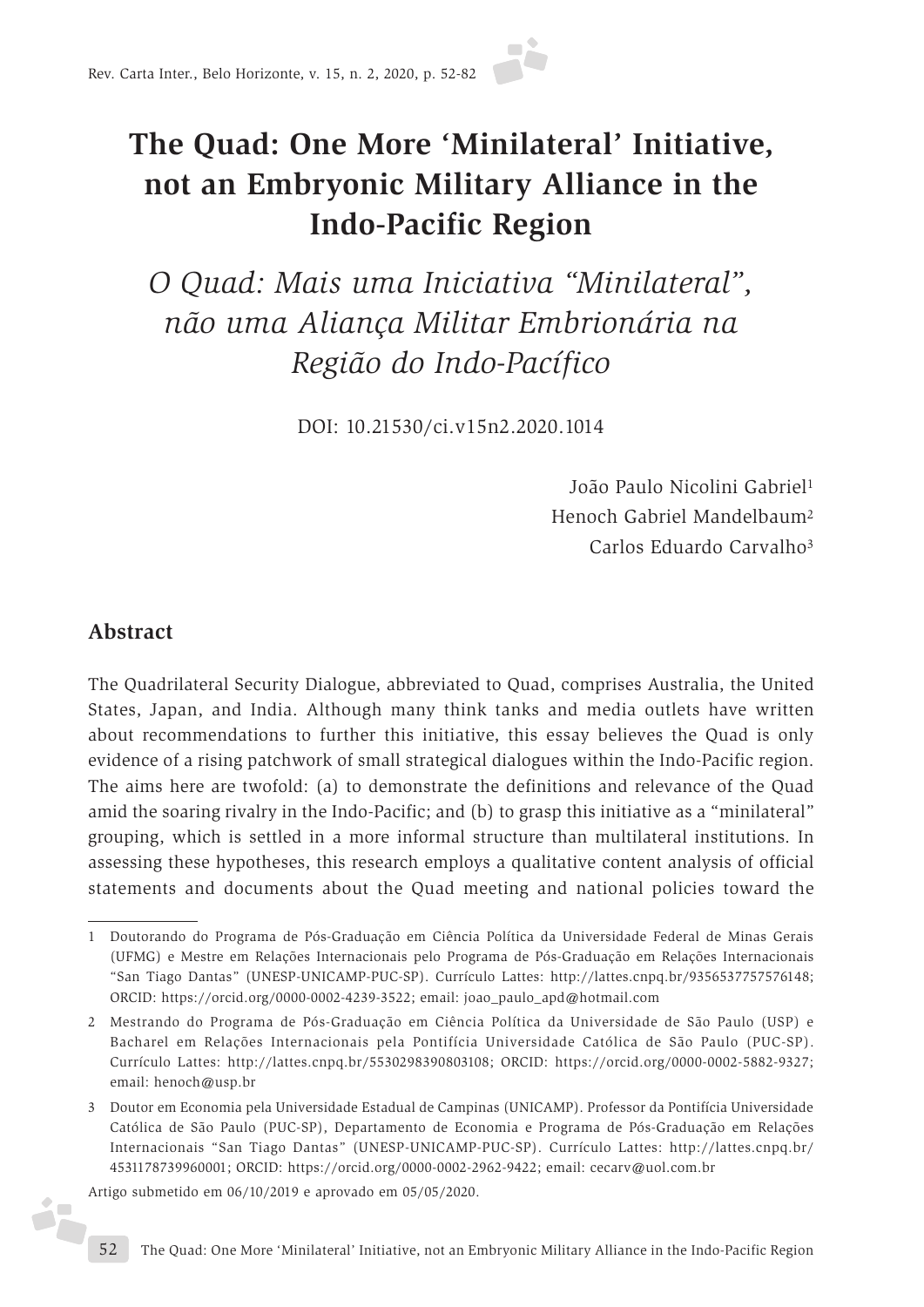

Indo-Pacific. A systematic bibliographical review was applied to refine theoretical frameworks and to triangulate sources. In conclusion, this paper infers the Quad is not as ambitious and strong as previous literature claimed. These four members developed divergent interests in the Indo-Pacific; thereby, an alliance against China seems unlikely.

**Keywords:** Quadrilateral Security Dialogue; Minilateralism; Indo-Pacific.

#### **Resumo**

O Diálogo Quadrilateral de Segurança, abreviado para Quad, é composto pela Austrália, Estados Unidos, Japão e Índia. Embora muitos *think tanks* e meios de comunicação tenham promovido recomendações para essa iniciativa, este artigo acredita que o Quad é apenas uma evidência de uma crescente rede de pequenos diálogos estratégicos na região Indo-Pacífico. Os objetivos aqui são duplos: (a) demonstrar as definições e a relevância do Quad em meio à crescente rivalidade no Indo-Pacífico; e (b) compreender essa iniciativa como um agrupamento "minilateral", estabelecido em uma estrutura mais informal que propriamente instituições multilaterais. Ao avaliar essas hipóteses, esta pesquisa emprega uma análise qualitativa de conteúdo de declarações e documentos oficiais sobre a reunião da Quad e políticas nacionais para o Indo-Pacífico. Uma revisão bibliográfica sistemática foi aplicada para refinar referenciais teóricos e para triangular fontes. Em conclusão, este artigo infere que o Quad não é tão ambicioso e forte quanto a literatura anterior alegou. Esses quatro membros desenvolveram interesses divergentes no Indo-Pacífico; assim, uma aliança contra a China parece improvável.

**Palavras-chave:** Diálogo Quadrilateral de Segurança; Minilateralismo; Indo-Pacífico.

### **Introduction**

João Paulo Nicolini Gabriel; Henoch Gabriel Mandelbaum; Carlos Eduardo Carvalho 53 This essay aims to understand the relevance of the Quadrilateral Security Dialogue, abbreviated to Quad, to the current power shifts in the Indo-Pacific region. The Quad is an initiative comprising Australia, India, Japan, and the United States. It was revived in November 2017 when officials of these four countries met on the sidelines of the ASEAN Summit in Manila (Miller 2018). Its first configuration occurred in 2007 and lasted until 2008. Many pundits, think tanks, and journalists referred to this initiative as a historical movement towards an embryonic democratic alliance to challenge China's growing regional influence.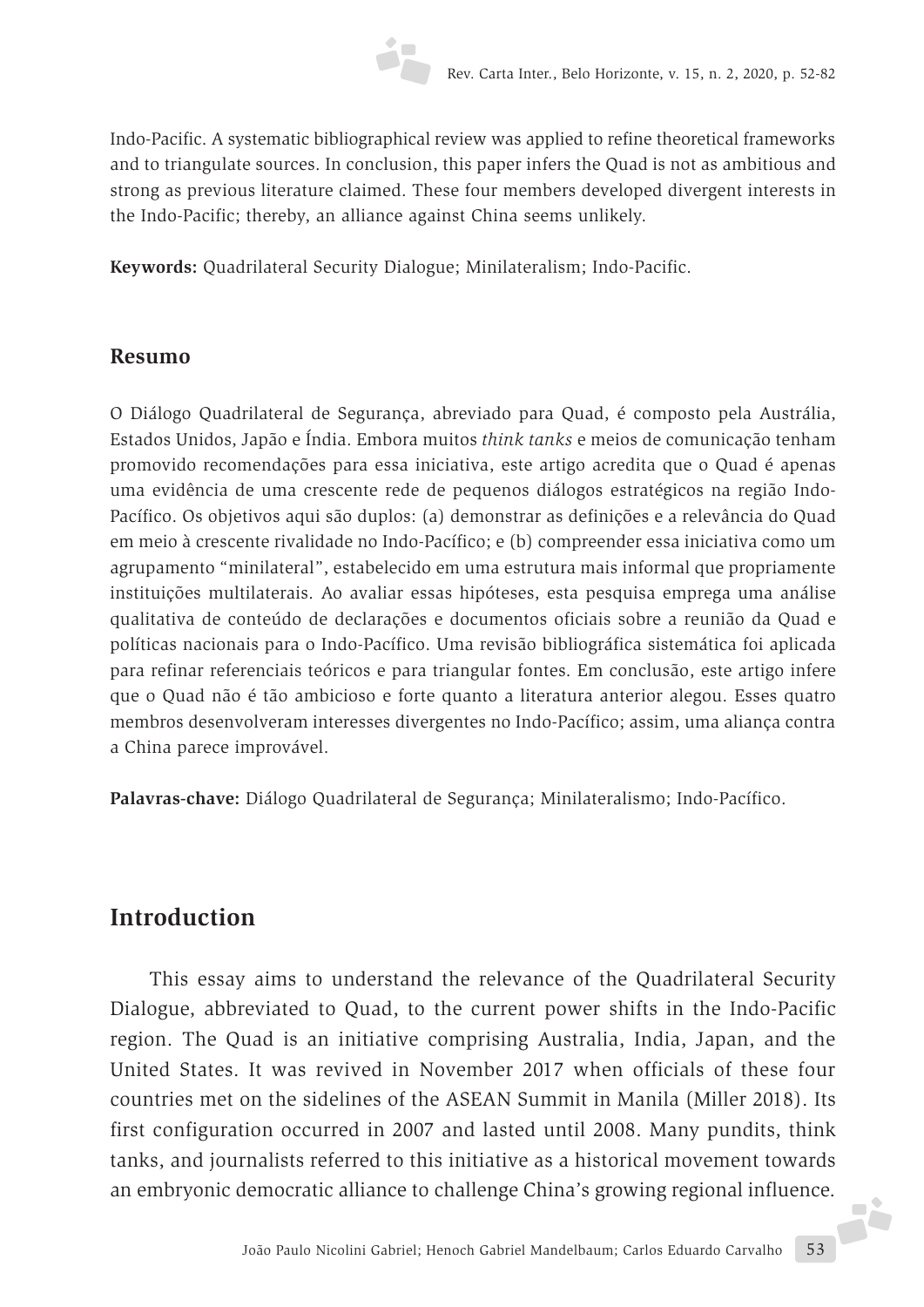

Such a hypothesis for this scenario is based upon two explaining variables: (1) the soaring rivalry between China and the United States within the Indo-Pacific region, and (2) the improvement of diplomatic ties among these four democracies. The quad hence would be an initiative aimed at the coordination of policies in the Indo-Pacific region, which is becoming the world's economic and strategic center of gravity (Cha 2014; Jaishankar 2017).

This paper aims to demonstrate a different hypothesis to assess the relevance of the Quad within the Indo-Pacific region disputes. The main topics to be addressed during this essay are: (a) to show that Quad is not a 'military alliance' and its real configurations are less impressive than what some experts and media outlets propose; (b) to describe the convergences and divergences of the four members of Quad in their conceptions of Indo-Pacific region and in their policies to deal with Beijing; finally, (c) to analyze Quad as part of this 'minilateralist' network of groupings and initiatives that historically exists as a diplomatic interaction within this context; in other words, mechanisms established by small groups of countries which converge in certain issues and are usually settled in more informal structures than multilateral institutions (Jaishankar 2018; Wuthnow 2019).

In assessing these hypotheses, this research employs qualitative methods to collect evidence. Two instruments are applied: (a) a content analysis to find observable implication inside primary sources; and a (b) systematic literature review to refine our theoretical framework and hypotheses. Such descriptive inferences serve to demonstrate how this work fills a gap in the literature.

This action depicted the geopolitical context to be tackled throughout the paper. Inferences produced by content analysis were triangulated to secondary sources. The theoretical framework was developed during the systematic review of literature about the geopolitical disputes within the Indo-Pacific. On Chinese influence in the Indo-Pacific, secondary sources were used to complement the lack of a considerable amount of Chinese governmental sources translated to English. Research papers published in leading peer-reviewed journals were selected to enhance the confidence in our findings. Likewise, articles from Chinese officialleaning editorial newspapers were used as proxy evidence.

Documents analyzed referred to the national perspective on the Quad. Two sorts of documents were evaluated: official statements on Indo-Pacific national strategies and reports about Quad meetings. The former provides some observable implications to investigate the latter. How a country engages in the Quad is related to its national policy towards the Indo-Pacific.

j.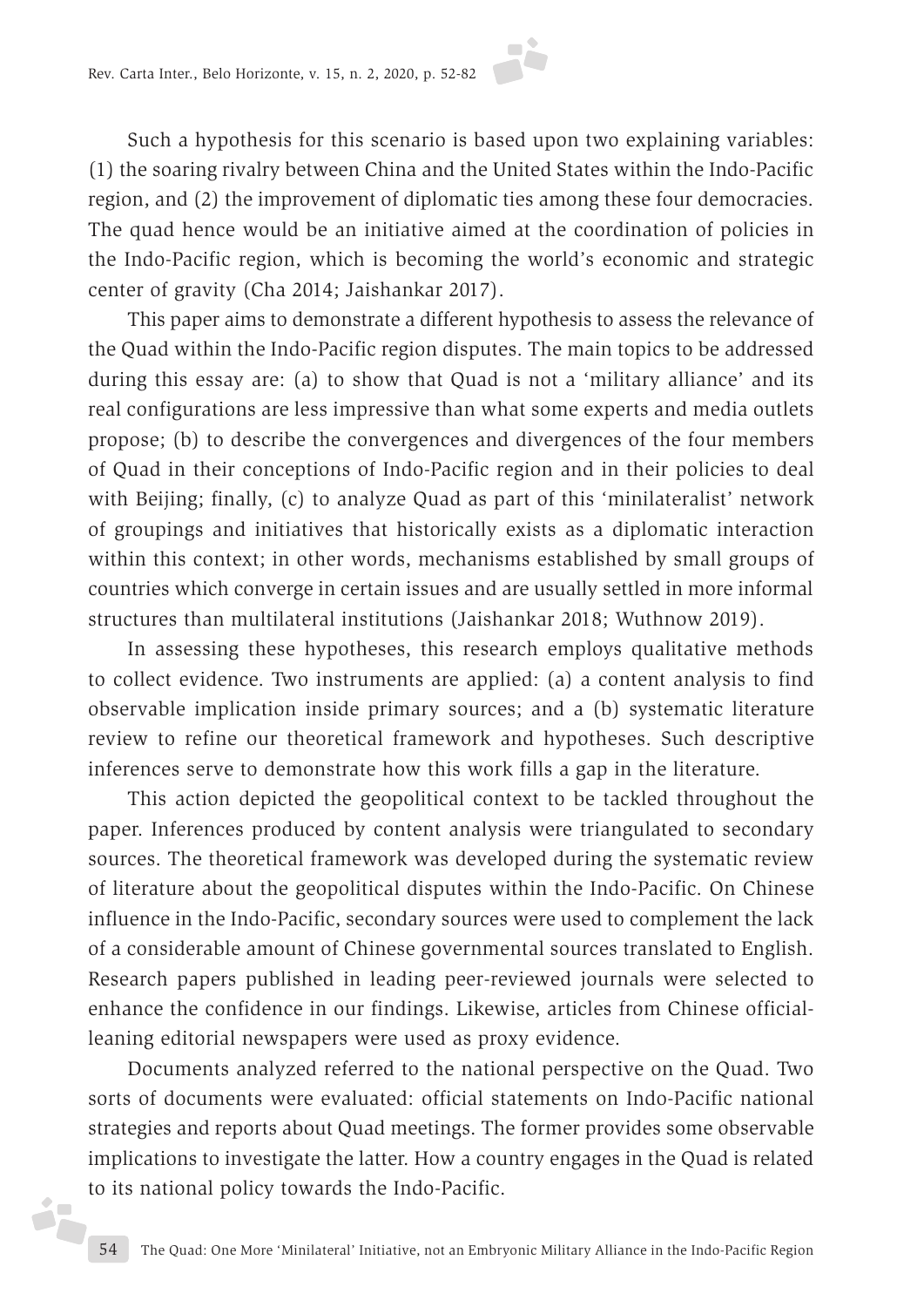The four members issue self-reported documents after the meetings, instead of doing it together. Therefore, official statements about Quad meetings were evaluated as primary sources. The idea was identifying how each country: (a) defines this mechanism; (b) ultimate aims; (c) perspectives about furthering the ongoing agenda; and (e) any mention about China to check whether Beijing is considered a rival that sparked the creation of Quad. The period analyzed starts from its revival in 2017.

The motivations that sparked this investigation of the Quad was the observation that this dialogue has a more vivid life inside the media or think tanks summits than the actual achievements of governments. Three groups are considered responsible for this scenario: (a) the alarmist Chinese media led by the *Global Times*, a newspaper with a pro-government editorial stance; (b) the 'hawkish' scholars and media outlets which depict the Quad as an embryonic 'Asian NATO' seeking to set a comprehensive agenda against growing leverage of Beijing in the Indo-Pacific under the rule of Xi Jinping; and (c) think tanks releasing reports or organizing summits envisaging possibilities to the Quad instead of describing its actual configurations.

Among these groups, the Chinese media outlets are the wariest. The idea of the rise of an alliance against Beijing gained momentum with the Quad; thereby, this initiative is overrated when embedded in a dispute between the United States and China. One can read in these newspapers the Quad described as: an initiative 'doomed to fail' or 'aimed to target China,' 'a cornerstone of Washington's Asia strategy to counterbalance China,' 'united front to contain China' and 'a threat to ASEAN unity because it could undermine the roles of this organization in regional cooperation' (Godement 2018; Liu 2018; Long 2018; Zhao 2019). Likewise, the Chinese Foreign Minister Wang Yi demonstrated irritation with the Quad calling it "an idea that would dissipate like the seafoam" (Rai 2017).

João Paulo Nicolini Gabriel; Henoch Gabriel Mandelbaum; Carlos Eduardo Carvalho 55 There are also the 'hawkish' scholars, such as Chellaney (2017), who endorses the settlement of a strategic constellation of democracies to contain the challenges that threaten to disrupt stability and impede economic growth in the Indo-Pacific. Such analysts believe that the Quad is a relevant mechanism in a supposedly future dispute between the U.S.-led liberal international order against the authoritarian alternative delivered by China. Unjhawala (2018) wrote that the initiative could make great headway toward containing Beijing's international projects. These interpretations conclude that geopolitical and security factors or even converging political regimes can lure these four countries into the idea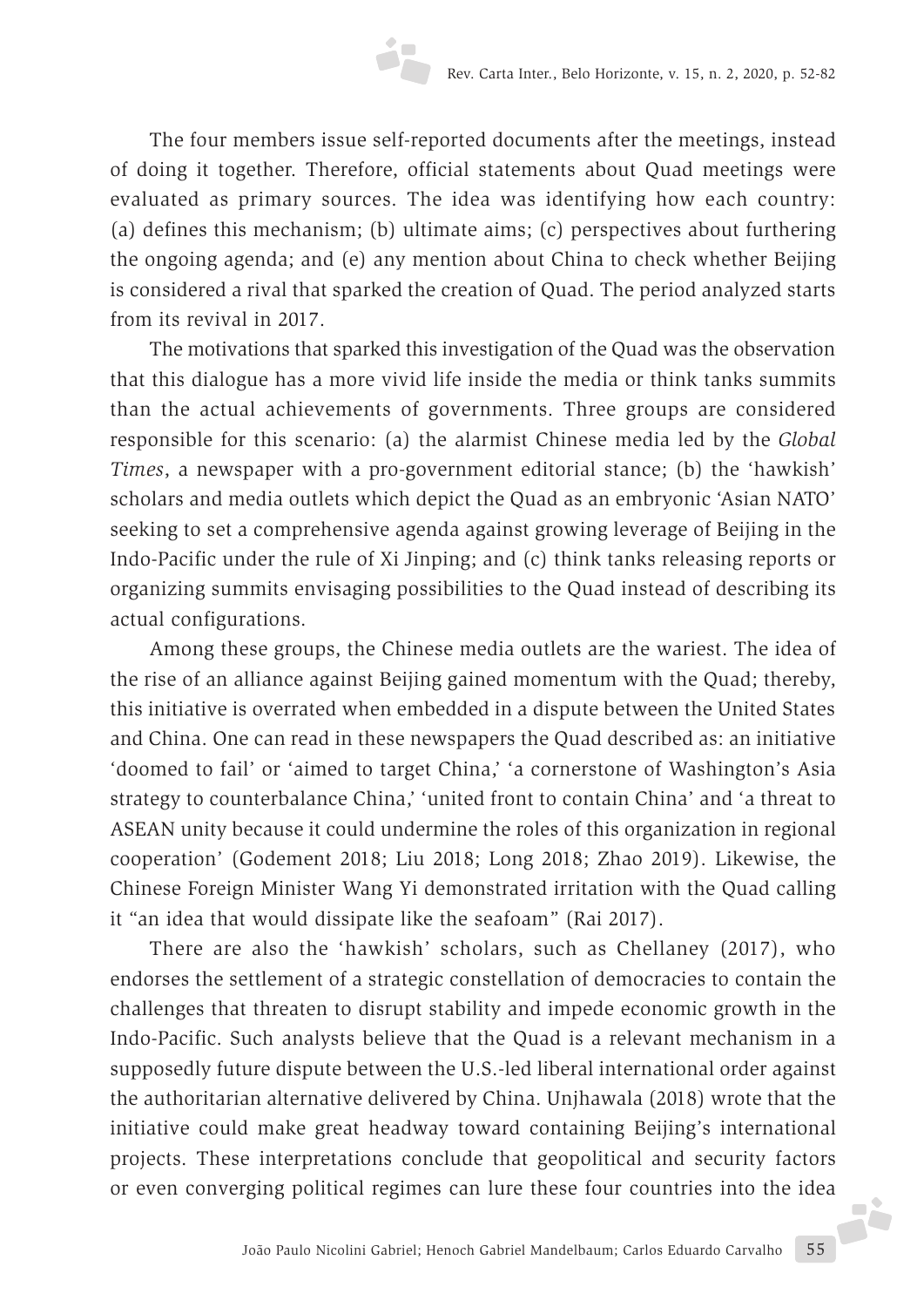

of grouping against China regardless of the explanatory variable of divergences among national interests and capabilities (Ayres 2019; Rai 2017). Furthermore, during both the 2018 Halifax International Security Forum and the 2019 Raisina Dialogue, panels gathered army officials due to think tanks invitations. Strategic pundits and media outlets reported them as governmental initiatives towards the formalization of a grouping to contain Beijing, although those events were not official initiatives.

These definitions of the Quad need to be confronted due to an ongoing overstretching of this concept. The Quad as a dialogue began to be grasped as the whole network of bilateral and trilateral initiatives involving India, Japan, the United States, and Australia (Jaishankar 2018). Without a clear agenda about its purposes, many aspects were entitled as part of the aims of the Quad. This essay advocates that journalists or pundits who endorsed this common perspective about this subject incur in the imprecision of their research design due to an omitted variable problem. The quad is only another part of the security architecture of the Indo-Pacific, which historically comprises many "minilateral" initiatives and where multilateral institutions are deficient in solving regional problems (Green 2014; Wuthnow 2019). In other words, these interpretations are biased to overestimate the Quad and make invalid inferences because (a) this initiative would be considered a unique security-minded dialogue aimed to hedge against Chinese global activities; (b) likewise, the concept of Indo-Pacific would be based on a singular strategic meaning (Chacko and Panda 2019; Mishra 2019; Wroe and Needham 2018; Wuthnow 2019); and (c) this perception also sees this grouping strongly linked to United States' ambitions and meaning of the Indo-Pacific region since Washington's idea of a growing competition against China could be replicated in other members (Curran 2018).

The question hence is how much formalized a dialogue could be if it were assumed that each state holds its own national strategy on international engagement. This paper refers to "formalized" as the capacity of an organization to set an agenda, to craft an official charter and bureaucracy, and to be considered a relevant aspect to its members' foreign policy. Domestic politics debates on foreign policy and divergent perspectives are explanatory variables that could not be dismissed in order to avoid measurement errors when attempting to understand the Quad, once this initiative has never gone further than an informal dialogue without an official agenda (Gyngell 2018; Madan 2017).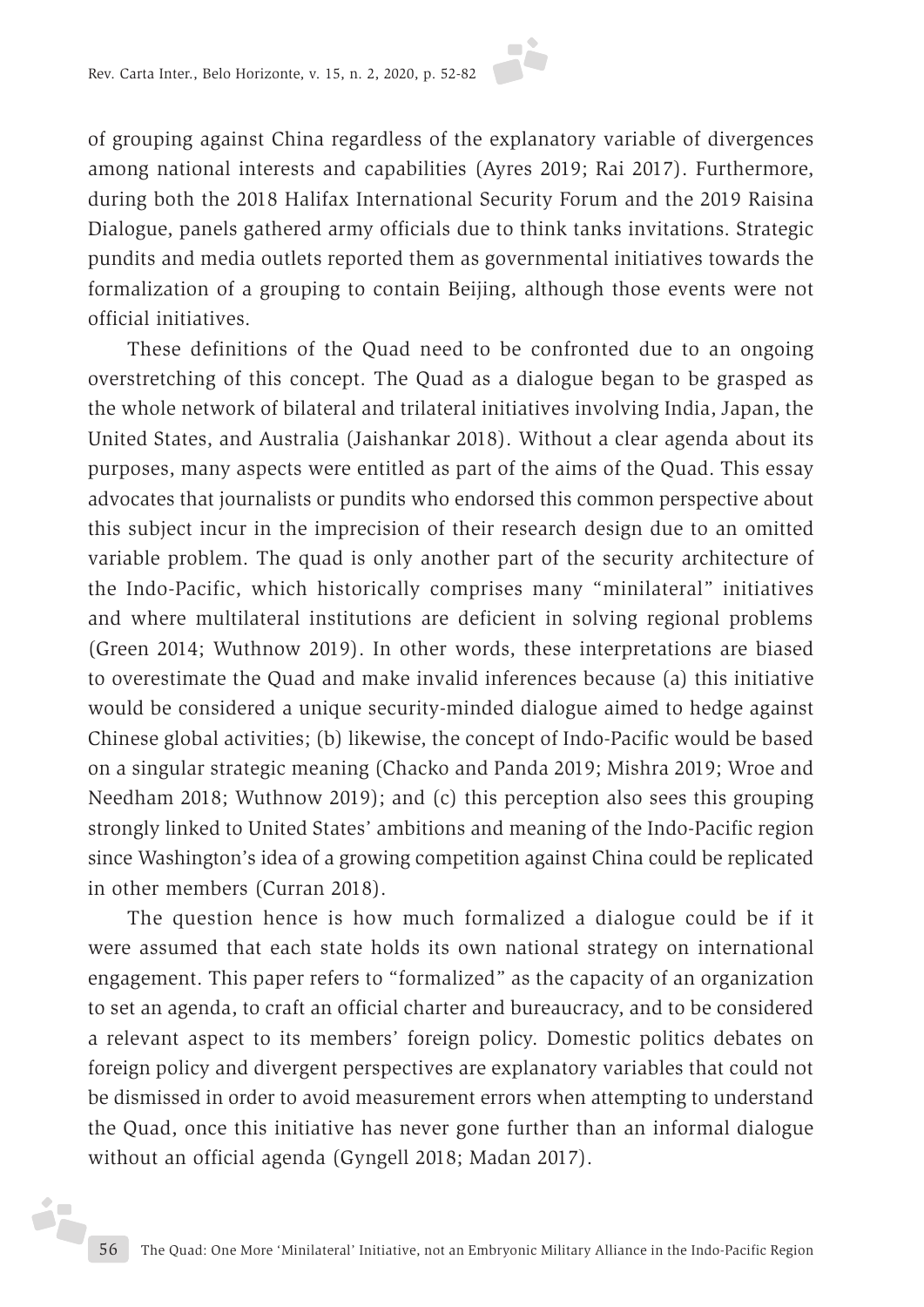The paper is divided as follows: (1) this introduction; (2) analysis on the expansion of the Chinese sphere of influence in the Indo-Pacific since the ascension of Xi Jinping to power; (3) description of the real configurations of the Quad to characterize this grouping as part of a tangle of strategies and initiatives proposed by these four countries in the Indo-Pacific region; (4) a study stretching the meaning of the term Indo-Pacific once this concept is crucial to observe convergences and divergences inside the Quad in order to analyze each state's ambitions and perceptions of the geopolitics of this region; and (5) a section with final considerations.

## **The Enlargement of the Chinese Sphere of Influence: An Assertive Beijing**

The rise of China's material capability is impressive. Starting at the country's reform and opening policy, under Deng Xiaoping, between 1978 and 2010, the Chinese economy grew at an average rate of 10 percent per year, when it slipped to the current 6 to 7 percent annually (Naughton 2020). The country reached the position of the world's second-largest economy in 2010 when its gross domestic product (GDP/PPP) surpassed Japan's and today's figures at \$25.1 trillion (Allison 2017; International Monetary Fund 2018).

Since the rise of Xi Jinping to the leadership of the Chinese Communist Party (CCP) in 2012, the country has exhibited increased confidence and proactiveness on the world stage. The president has abandoned Deng Xiaoping's prescription for passive diplomacy ("bide time, hide brightness do not take the lead") with his more activist dictum "striving for achievement". Xi has also emphasized "China Dream", China's "great rejuvenation", and a "community of a shared future for mankind" (Wang 2019; Shambaugh 2020).

Xi has also launched the concept of "major-country diplomacy", which means to transform the mission of China's diplomacy from seeking a peaceful environment conducive to domestic development to one that puts expanding China's global reach as a linchpin to achieve the great rejuvenation of the Chinese nation (Hu 2019; Zhao 2020). In June 2018, Xi underscored these goals during the Central Conference on Work Relating to Foreign Affairs, when he urged the foreign policy cadres to pursue "the efforts to firmly safeguard China's sovereignty, security and development interests, take an active part in leading the reform of the global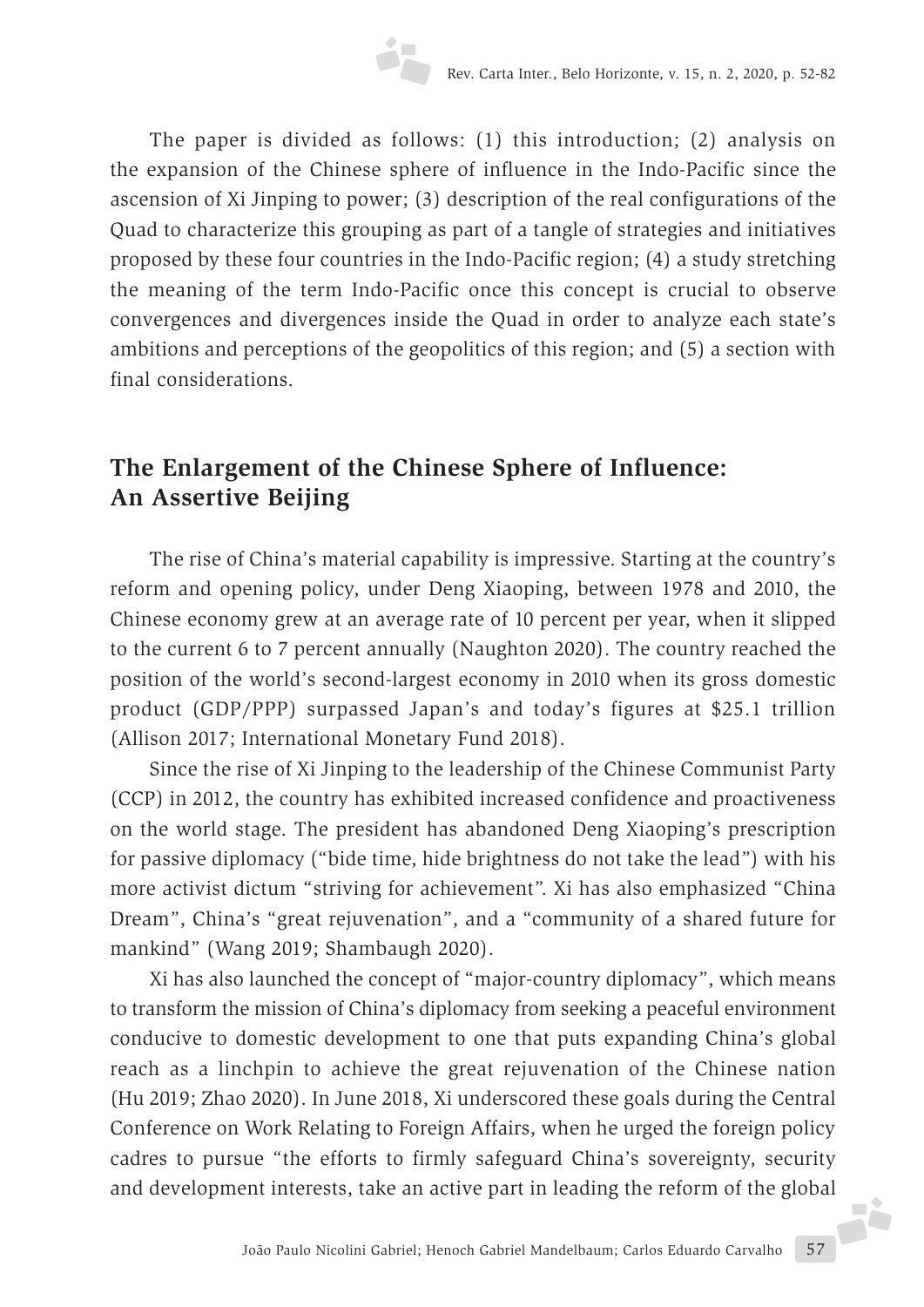

governance system, and build a more complete network of global partnerships" (Xinhua 2018).

To advance major-country diplomacy, Beijing has searched for a security strategy that aims to project influence over the Indo-Pacific region through the employment of its recently acquired economic, political, and military capabilities. In 2013, Beijing launched the Belt and Road Initiative (BRI), which aims to link China to Europe through Central Asia and Russia; to the Middle East through Central Asia; and to Southeast Asia, South Asia, and the Indian Ocean. Whereas, the "road" aims to connect China with Europe through the South China Sea and the Indian Ocean; and with the South Pacific through the South China Sea. It is also a massive project involving the funding and construction of an infrastructure system of roads, railways, oil and natural gas pipelines, fiber-optic and communication systems, ports, and airports. BRI encompasses 65 countries and reaches more than 60% of the global population. Estimations indicate that the project will cost more than \$1 trillion to China and, in the last five years, Beijing has already invested more than \$210 billion in it (Hendler 2019; Kuo and Kommenda 2018; Pautasso, Leite and Doria 2017; Zhang, Alon and Latteman 2018).

However, some analysts state that this initiative could trigger undesirable outcomes in vulnerable countries, fostering corruption, and autocratic behavior in these fragile democracies. The *debt trap,* occurs when the states are not able to pay the loans conceded by the Chinese government to arguably consolidate the ambitious infrastructural projects, would drive them to a dependence on China. Beijing already holds most of the debt of many nations along the BRI, such as Kyrgyzstan, Laos, Maldives, Mongolia, Montenegro, Pakistan, Tajikistan, Kenya, and Djibouti (Berlie 2020; Fernholz 2018; Mayer 2018).

China has also been steadily increasing its annual defense spending since 2007, reaching \$170.4 billion in 2018, the equivalent of 1.3 percent of its GDP. The Chinese government has been focused on the modernization of the 2 million personnelstrong PLA as a warfighting instrument through the improvement of military professionalism. Furthermore, China has also been developing new capabilities that will enhance Beijing's ability to project power and to deny foreign regional intervention, namely, unmanned aircraft vehicles, stealth fighter jets, aircraft carriers, and anti-ship ballistic missiles (Defense Intelligence Agency 2019; Economy 2018).

At the same time, China has sought to assert its presence more forcefully in its neighborhood, especially the South China Sea and the Indian Ocean. Beijing iz,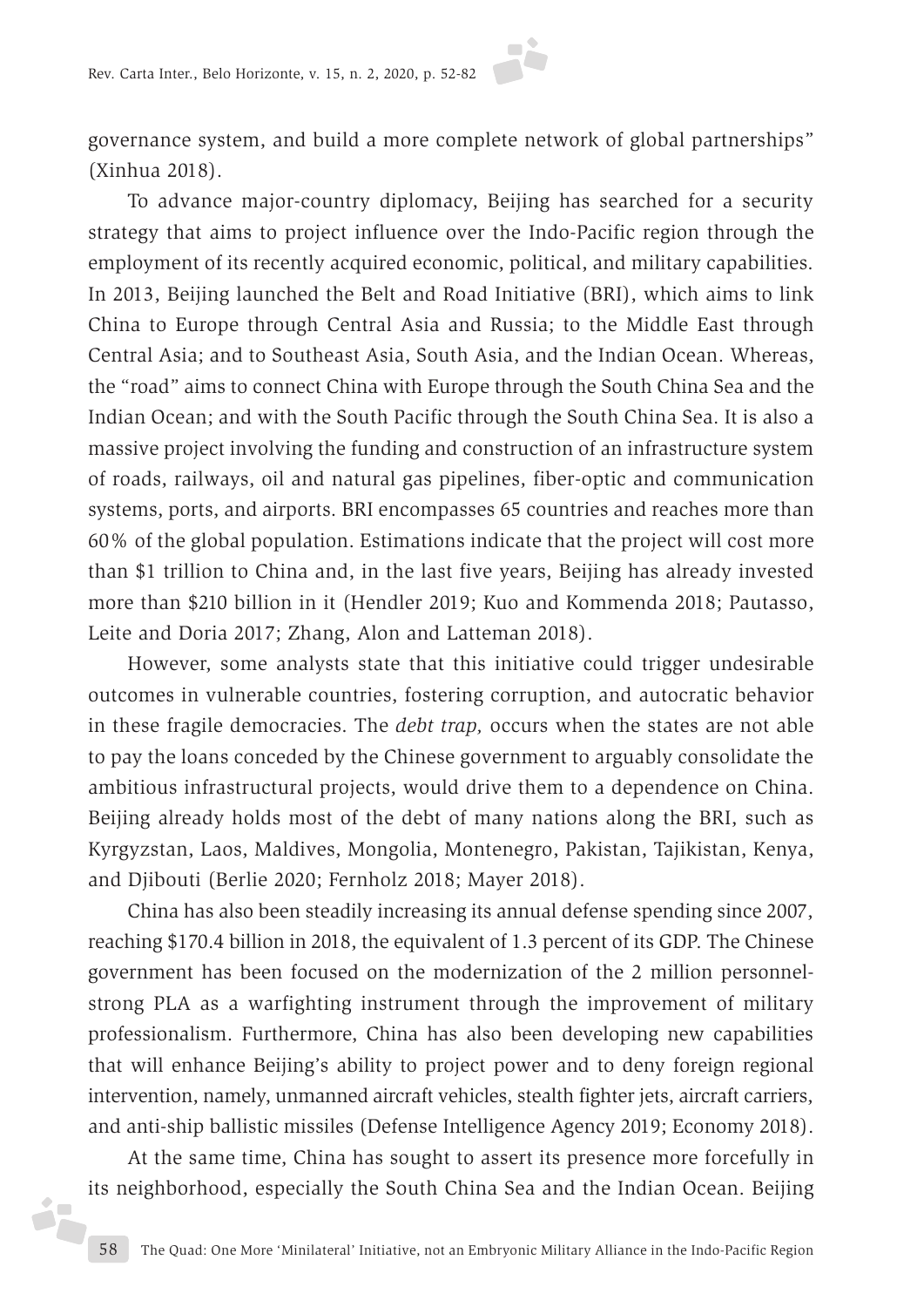claims sovereignty over most of the area of the South China Sea through its ninedash line, which encompasses the Paracel Islands, the Spratly Islands, and the Scarborough Shoal. It is a major transport hub through which the goods to and from Northeast Asia are shipped, and the area contains reserves of crude oil and gas. The zone is disputed by Vietnam, Indonesia, Malaysia, Brunei, the Philippines, and Taiwan. Since 2014, Beijing has been engaged in massive reclamation projects and the construction of artificial islands in at least seven locations in the Spratly Islands and at least three locations in the Paracel Islands (Hendler 2019; Pautasso, Leite and Doria 2017; Turcsányi 2018).

In the document *China's National Defense in the New Era* (The State Council Information Office of The People's Republic of China 2019), the Chinese government stresses that "the South China Sea islands (…) are inalienable parts of the Chinese territory" (p. 7). It also remembers that "China exercises its national sovereignty to build infrastructure and deploy necessary defensive capabilities on the islands and reefs in the South China Sea" (p. 7). The Chinese stance is due to the increasing pressure exerted by the foreign military presence in the region, such as the Quad members, the United Kingdom, and France. Zhang (2019) observes that when it comes to resolving territorial disputes in the South China Sea, Beijing has cautiously approached the use of coercion in the region. The author notes that China relies on military coercion less often the stronger it becomes, preferring to employ unconventional tools such as coercive threats and "gray-zone coercion". Gray-zone coercion involves physical violence; however, it uses much smaller capabilities than the military coercion. A recent example happened in 2014 when Beijing used maritime law enforcement vessels to ram Vietnamese vessels in response to Vietnam's opposition to Chinese oil rigs operating in the Paracel Islands. Both countries claim sovereignty over the Paracels. Nevertheless, China has occupied the islands since 1974, where it has built military garrisons (housing 1,400 PLA officials), an airfield, and an artificial harbor (Lendon 2019; Zhang 2019).

At the same time, the expansion of the Chinese economic and military clout in the Indo-Pacific creates a deep connection in the security arena between East and South Asia. It also has the goal to secure Chinese sea lines of communication (SLOCs) and displace the US Navy as the predominant navy in the Indian Ocean (Brewster 2019).

João Paulo Nicolini Gabriel; Henoch Gabriel Mandelbaum; Carlos Eduardo Carvalho 59 The United States is seeking a way to counteract the Chinese assertiveness since the Barack Obama administration (2009-2017). In November 2011, Obama promised to increase U.S. American diplomatic, economic and military presence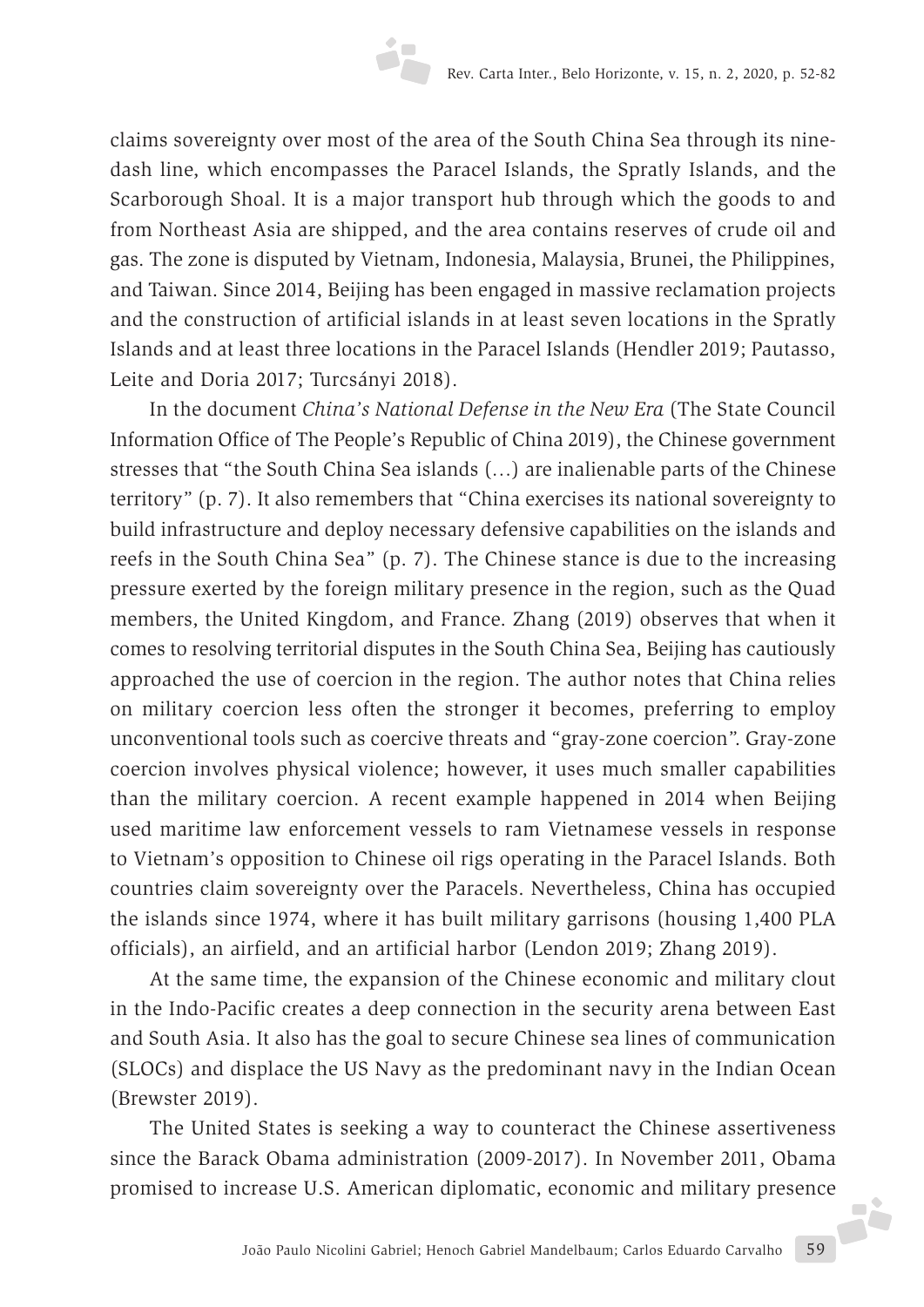in the Asia-Pacific and signaled the U.S. determination to counter the impact of China's rise in the region (Allison 2017). The United States declared that it was not directed to any one country ("China") and identified the five broad and interrelated components of the rebalance: 1) Strengthening and modernizing security alliances; 2) Forging deeper relationships with emerging powers; 3) Engaging more deeply in regional and global institutions to advance regional cooperation, peaceful resolution of disputes, and adherence to human rights and international law; 4) Pursuing a stable and constructive relationship with China; and 5) Advancing the region's economic architecture, such as Asia-Pacific Economic Cooperation and Trans-Pacific Partnership (TPP) (Mccormick 2016).

After his inauguration in 2017, President Donald Trump officially terminated the engagement policy toward China and opted for competitive policies. The 2018 National Defense Strategy indicated that China would "continue to pursue a military modernization program that seeks Indo-Pacific regional hegemony in the near term and displacement of the United States to achieve global pre-eminence in the future" (Department Of Defense 2018, 2). Therefore, the United States has sought to increase its military presence in Asia. Between 2017 and 2019, Washington carried out "freedom of navigation operations" (FONOPS) 15 times in the South China Sea (Wu 2019).

On its turn, India fears encroachment on its zone of strategic interest as well as encirclement from Chinese projects in Pakistan. Japan is wary of China's ability to influence the energy supply chains on which East Asia depends and the possibility of the country to use BRI to further push its People's Liberation Army into the Indian and Pacific Ocean regions, a move that could destabilize regional security. Australia is concerned that China's project aid could render fragile states more vulnerable to coercion. These shared concerns on the expansion of the Chinese political and military clout were fundamental to the revival of the Quad by the four countries (Gale and Shearer 2018; Herskovitz 2019; Medcalf 2018; Pautasso, Leite and Doria 2017).

Since the rise of Xi Jinping to power, the authorities have systematically silenced human rights lawyers and all manner of peaceful criticism of the government. Many have been forcibly disappeared or arbitrarily detained. Beyond that, the state-controlled media have steadily discredited their work, trying to deter future generations of whistle-blowers and others who seek to challenge state authorities (Roth 2020).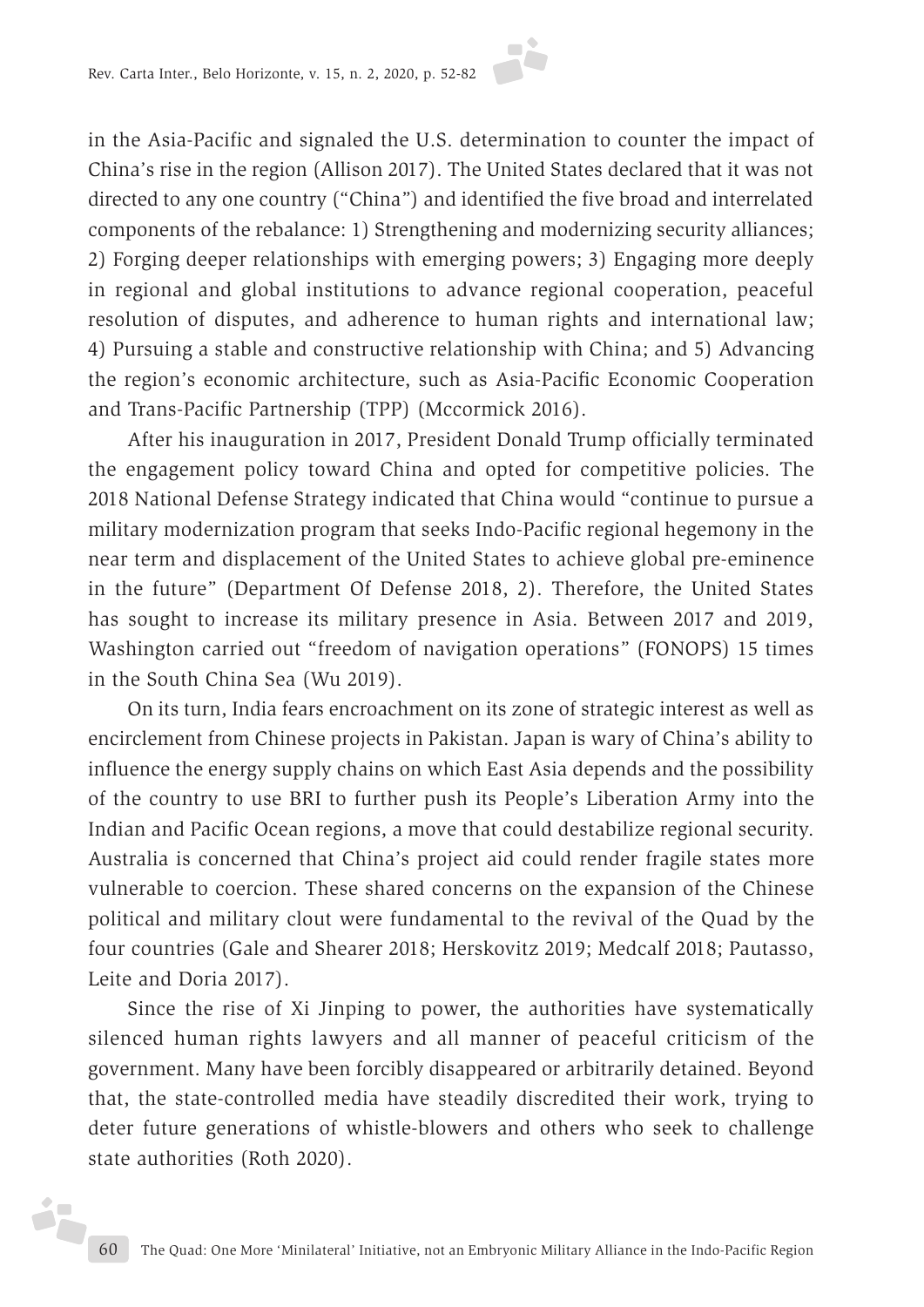There is a growing concern about what China's domestic crackdown means for international security and the U.S.-led liberal international order. One of the main analysts of China's rise, Yan Xuetong (2019), says that the Chinese leadership should recover the thought of philosophers from China's pre-Qin era (prior to 221 B.C.) who argued that a country should be loved rather than to be feared by other states. The author advocates that China should seek respect from its international counterparts through "humane authority", a crucial component of global power, along with economic and military strength. For Yan (2019), "humane authority requires consistency between a leading state's domestic ideology and the political values it pursues abroad" (p. 53). Thus, the author contends that the international community is put off by China's domestic rule and its assertive foreign policy, which significantly damages its legitimacy abroad and capacity to lead. Yan warns that Chinese officials should abandon their repressive practices at home if they want to "lead by example" in the international arena (Nyrén 2019; Yan 2019).

## **The Quadrilateral Security Dialogue and the Indo-Pacific regional architecture of security dialogues**

First and foremost, it is essential to usher to what this initiative is not. In 2017, the Quad returned as a topic inside official circles. At the same time, 'Indo-Pacific' also became a recurring strategic terminology amid the soaring geopolitical tensions and concerns about China's actions along the Indo-Pacific (Choong 2019; Madan 2017). This scenario reinvigorated the argument that Quad is an initiative with an offensive agenda towards Beijing, and its activities would be related to the military potential of these four states to demonstrate interests in regional maritime security issues (Ayres 2019; Grossman 2018). However, the Quad is still not a formal military alliance or even an emulation of the North Atlantic Treaty Organization (NATO) due to the five following aspects:

(a) It is a group without a legally binding treaty; therefore, members are not officially committed to the principle of mutual defense (Kuo 2018). (b) The Quad does not have an official schedule or a formal agenda (Madan 2017). (c) The meetings are not even formalized at a ministerial level (Tweed, Koutsoukis and Scott 2018). (d) The name Quadrilateral Security Dialogue is not institutionalized. Leaders and bureaucracies from the four countries do not refer to this initiative in a singular fashion. For example, the last National Security Strategy of the United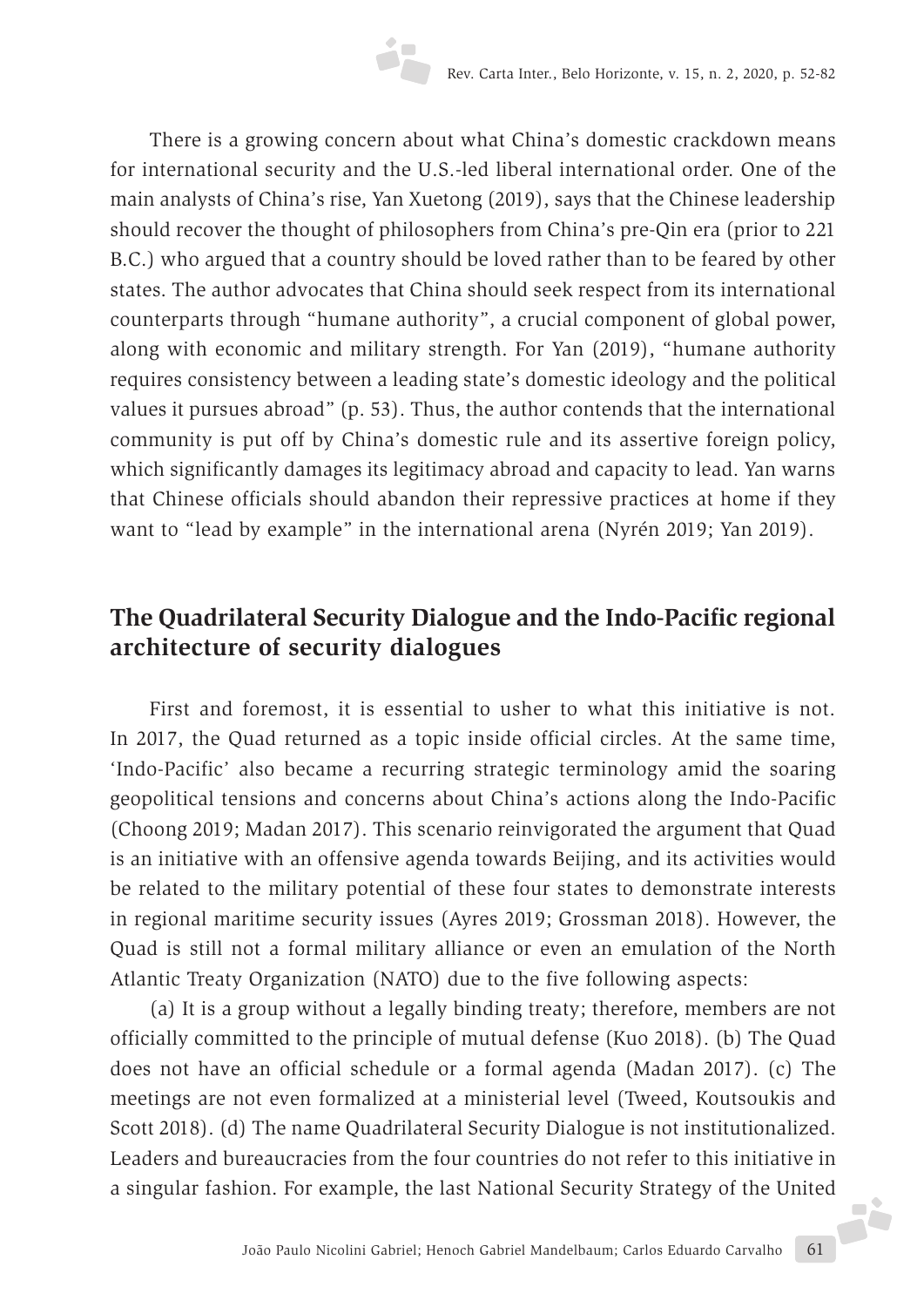

States of America demonstrates the existence of a 'quadrilateral cooperation' (White House 2017). Furthermore, Australian and Indian governmental authorities refused to use 'quadrilateral security dialogue' to officially name this diplomatic mechanism (Ministry of External Affairs 2019b; Parliament of Australia 2007). Actually, the name Quadrilateral Security Dialogue was coined and widespread by scholars and journalists who envisaged the allocation of India to the already existing Trilateral Strategic Dialogue (TSD) between Australia, Japan, and the United States (Lu 2018; Sharma 2010). (e) Likewise, references to this grouping are more often found in academic journals and newspapers rather than in official documents (Curran 2018).

In reference to the last topic, comparing the four statements about those diplomatic meetings is an excellent exercise to notice divergences among these countries (Panda 2018). India, which some scholars and media outlets consider the weakest link of the Quad, prefers a milder reference to the need to ensure respect towards international law than its partners. In the last three statements, New Delhi advocated for an inclusive Indo-Pacific (Panda 2018; Ministry of External Affairs 2018a; 2018b; 2019a). On the other hand, Indian statements have similarities with other countries in terms of concerns with terrorism and the necessity to increase regional connectivity based on transparency and territorial integrity (Ministry Of External Affairs 2018b). The United States, Australia, and Japan have already emphasized democratic values as a pillar of this initiative (Department of Foreign Affairs and Trade 2018b; Department of State 2017a; 2018b; Ministry of Foreign Affairs 2017a; 2018b).

The word 'quadrilateral' appeared only in Canberra's and Washington's statements — an aspect that demonstrates a sort of blockage to classify this dialogue, such as a group initiative (Department of Foreign Affairs and Trade 2017; Department of State 2017a; Panda 2018). The initial 'Quad' was only used in a document from Washington (Department of State 2019). The United States and Australia were also the only countries to recognize the discussion of political issues involving the Maldives and Sri Lanka — India, notoriously considered as the highest interesting part, averted mentioning it to avoid challenging Beijing (De Silva 2019; Department of Foreign Affairs and Trade 2018b; Department of State 2018e; Malik 2018; Ministry of External Affairs 2018b). Furthermore, in 2019, all the statements depicted the ASEAN-led mechanisms as initiatives to be supported to reaffirm the intention to preserve the peace and freedom within the Indo-Pacific region (Department of State 2019; Department of Foreign Affairs and Trade 2019;

j.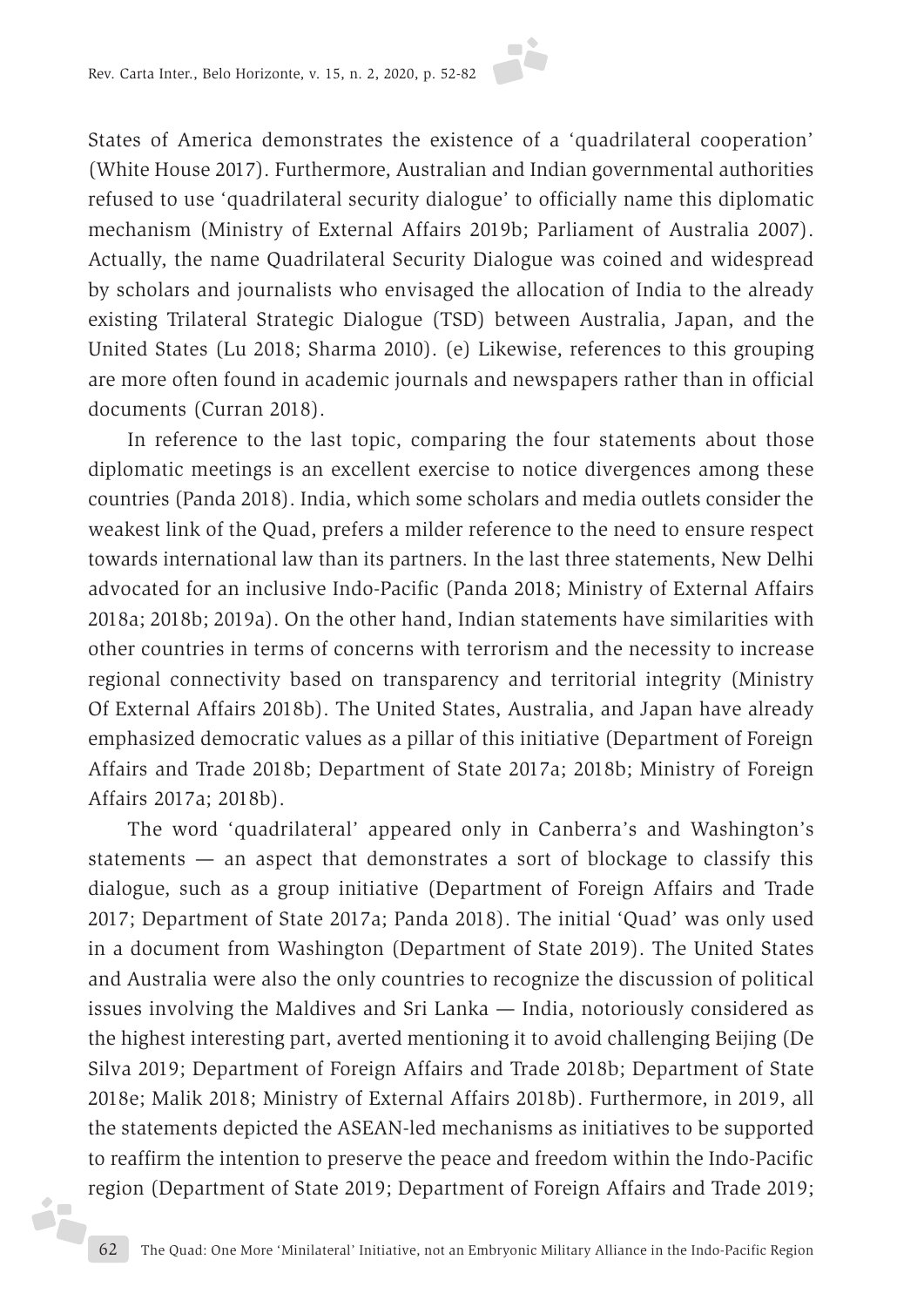Ministry of External Affairs 2019a; Ministry of Foreign Affairs 2018a). Canberra and Washington also reported their support to The Pacific Islands Forum and the Indian Ocean Rim Association in a moment that Beijing attempts to increase its influence through the Pacific  $-$  a region with many states that still recognize Taiwan diplomatically.

Likewise, it is worth mentioning that the Quad is a grouping comprising: a superpower (the United States), a rising power (India), a traditional middle-power (Australia), and a military-constrained economic leading-power (Japan). Therefore, regarding the Quad, an instrument to Washington is an equivocated perspective because, despite being the most powerful country in the group, it is not possible to affirm that they agree on controversial topics such as dealing with Chinese growing regional leverage or regional interests (Ayres 2019; Rai 2017). Inserting Quad into disputes between Washington and Beijing is not only a misinterpretation of Indian, Japanese and Australian perspectives over the issues, but it also overestimates the current capabilities of this initiative by setting an agenda that the officials have not done yet (Curran 2018; Madan 2017; Mishra 2019).

Those misconceptions about the Quad buried the first attempts to formalize this grouping from 2007 to 2008 (Madan 2017). Beginning as an initiative called Tsunami Core Group, it aimed temporarily to coordinate operations of humanitarian relief for vulnerable people and villages affected by the tsunami that occurred in 2004. Many observers believed the maintenance of this arrangement would mean a concert of democracies to balance against China (Jaishankar 2018; Madan 2017; Medcalf 2008; Rai 2017). This vision was considered too provocative by leaders and diplomats, mainly from Australia and India. Beijing was promptly assured that they were not establishing a security alliance after Chinese officials demonstrated concerns over the endorsement by the Japanese prime minister Shinzo Abe and the then-U.S. vice president Richard B. Cheney to the solidification of this dialogue and on the fact that, in 2007, these four countries joined the naval drills called Malabar exercises that Washington and New Delhi organize annually (Madan 2017; Medcalf 2008; Pattanaik 2016; Rudd 2019). Likewise, this situation hampered the formation of domestic political consensus about the Quad so that Yasuo Fukuda, Shinzo Abe's successor after his resignation in 2007, and Kevin Rudd, who assumed in 2007 the role of the prime minister of Australia, did not show the same enthusiasm for this mechanism (Rai 2017; Rudd 2019; Wuthnow 2019).

João Paulo Nicolini Gabriel; Henoch Gabriel Mandelbaum; Carlos Eduardo Carvalho 63 Once overlapped those issues, it is important to demonstrate what Quad really is. The best description of the Quad is an association of Australia, India,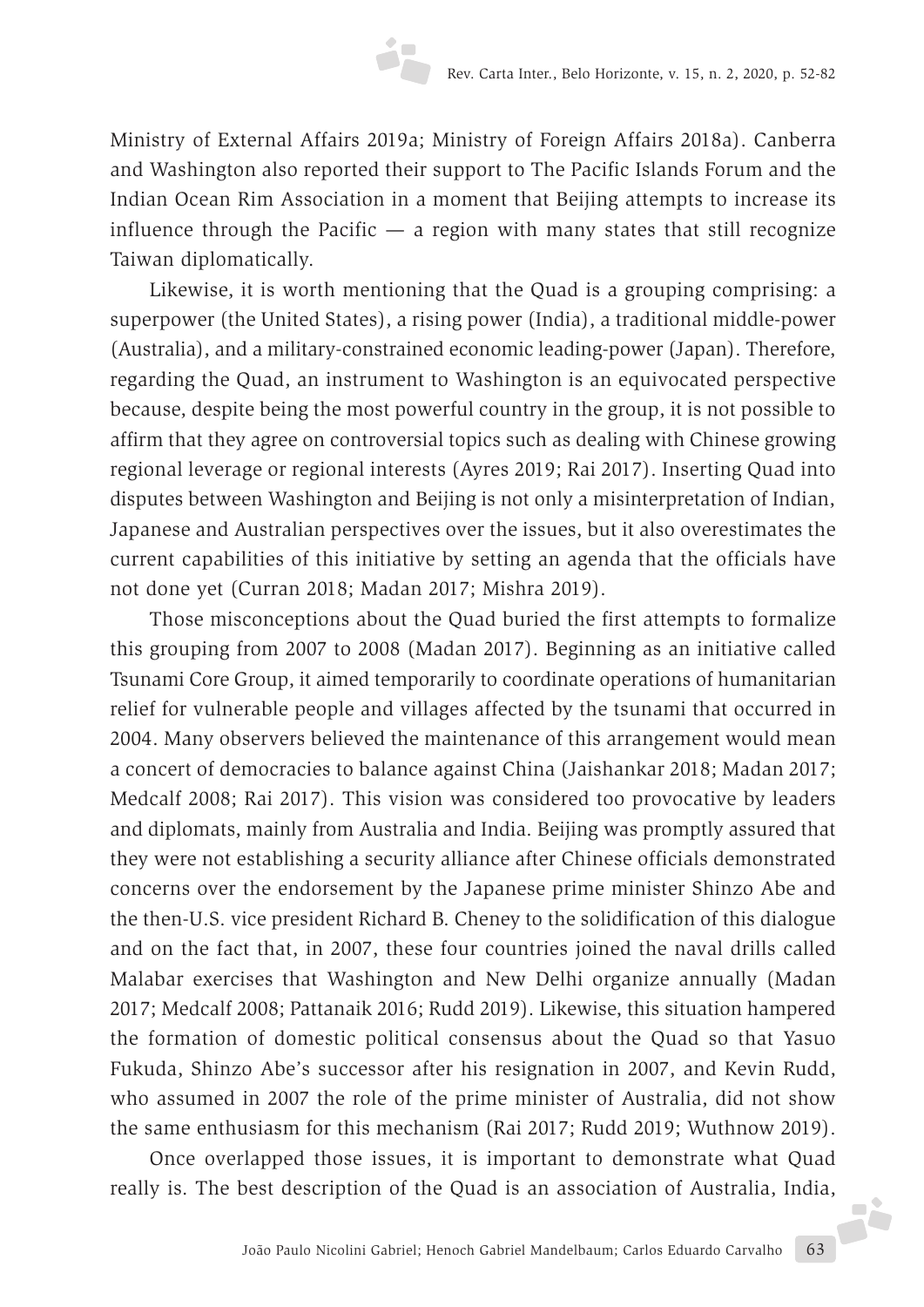

Japan, and the United States aimed to facilitate their conversation and diplomatic cooperation. (Ayres 2019; Madan 2017). According to the United States Department of the State (Department of State, 2017a), these four partners gather together because they are "committed to deepen cooperation, which rests on a foundation of shared democratic values and principles, and to continue discussions to further strengthen the rules-based order in the Indo-Pacific region". However, countries develop different interests and approaches to the Quad once this initiative does not define clear guidelines; hence these four partners only underscore, in each statement, aspects of their interests following foreign policy strategies (Hardy 2019; Panda 2018).

As a matter of fact, this diplomatic arrangement has never gone further than a "less-than-alliance formation" in which these four countries cautiously watch the rise of China's international political and economic clout and to the consequent redefinition in the global balance of power. However, they were not able to set a unique and sophisticated agenda towards the Indo-Pacific region in this initiative due to constraints imposed by domestic politics issues (Ayres 2019; Jaishankar 2017; O'Neil and West 2019). Furthermore, military meetings among members of the Quad happened only within think tanks summits — official quadrilateral dialogues related to diplomatic instances. Therefore, "suggest that the Quad is an alternative to China's Belt and Road Initiative, or a mechanism aimed at containing China, or to conflate it with understandings of the Indo-Pacific construct assigns far too much strategic gravitas to the grouping at this stage" (Byrne 2019, 18).

A goal achieved by this initiative is demonstrating to Beijing that these four states are able to group up in small forums to discuss geopolitical issues (Curran 2018). The Quad is not as relevant as some media outlets proposed as an institution. Still, it is a good example to observe the maintenance of "minilateralism" as a way of strategic engagement in the Indo-Pacific region. Thus, the best way to grasp its real significance is to examine the Quad as part of a matrix of initiatives comprising these four countries (Jaishankar 2018). Although this mechanism does not have an official agenda, its members have developed trilateral and bilateral strategic dialogues aimed to improve their ties in many instances, such as military cooperation, infrastructure projects, and intelligence-sharing (Wuthnow 2019).

Descriptive analyses confirm the historical existence of "minilateralism" in Asia and Oceania once Washington has preferred to engage with its regional partners through a "hub-and-spoke" system since the Cold War (Cha 2014; Hemmer and Katzenstein 2002; Wuthnow 2019). It is not the case here to explore the reasons

i<sub>r</sub>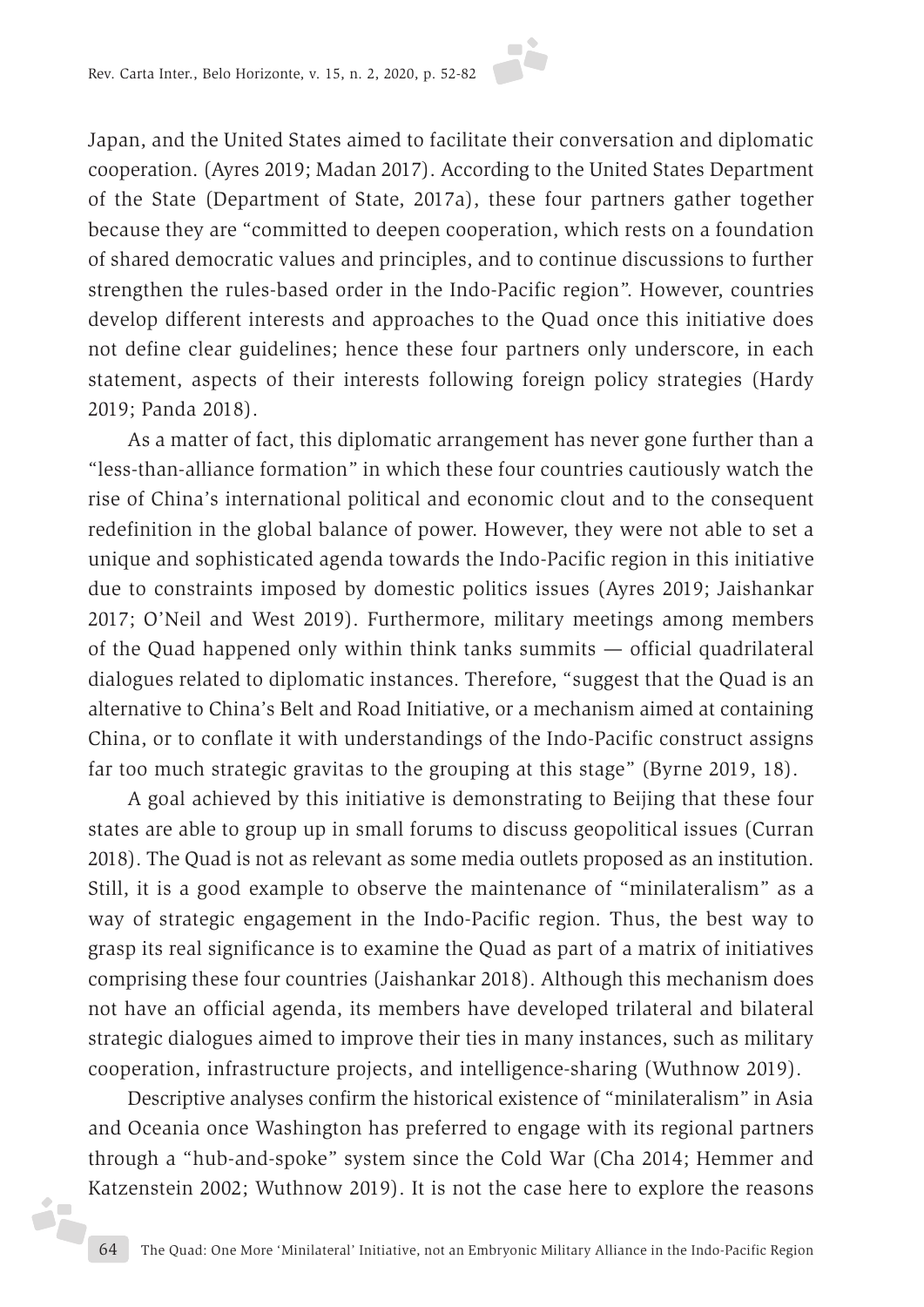for this evidence. Still, it is an important implication to view the Quad as part of this framework of small initiatives serving strategic ends usually do not move forward in terms of formalization (Hemmer and Katzenstein 2002).

For example, the Southeast Asia Treaty Organization (SEATO), established in 1954 and formally disbanded in 1977, was the eastern initiative endorsed by the United States that advanced the most in terms of formalization since it was headquartered in Bangkok and hosted military exercises. However, it had very few formal functions, and the official charter did not prescribe sophisticated mechanisms of mutual protection or the constitution of a common military force (Department of State 2017b). This aspect provides a relevant systematic feature of historical Washington's preference to coordinate its policy towards the Indo-Pacific through a bilateral or trilateral mechanism, rather than a multilateral institution, and the continuous idea about establishing a NATO-style organization in Asia and Oceania (Hemmer and Katzenstein, 2002; Cha 2014). It is important to underscore that among the reasons that dismantled those organizations was the fact that some states disagreed with the United States' actions in Vietnam and Cambodia. Domestic politics strategies and perceptions played a crucial role in the development of the SEATO (Department of State, 2017b).

The consolidation of this entangled framework of small-scale activities within the Indo-Pacific region is not only sparked by the United States' efforts, but also China and other countries have developed instruments according to their individual need to carve out new diplomatic and security ties without spending excessive capital and time to structure a multilateral organization (Medcalf 2015; Wuthnow 2019). Thus, over the past 20 years, it is possible to infer that "minilateralism" was consolidated as a diplomatic trend within this context once it facilitates dialogues among selected partners. Even so, this aspect does not necessarily incentive the institutionalization of these small forums, preventing countries from setting legally binding activities upon all partners, an instance that could constrain their own strategies (Wuthnow 2019).

João Paulo Nicolini Gabriel; Henoch Gabriel Mandelbaum; Carlos Eduardo Carvalho 65 Australia, India, Japan, and the United States join different "minilateral" forums that can compete against Beijing in specific issues. This paper underscores a bunch of initiatives into this context. However, bearing in mind that national programs are working concomitantly in the same areas such as the South Asia Regional Infrastructure Connectivity initiative (SARIC) in Australia, the Expanded Partnership for Quality Infrastructure in Japan or the Asia Reassurance Initiative Act in the United States (Choong 2019). The aim here is to prioritize instruments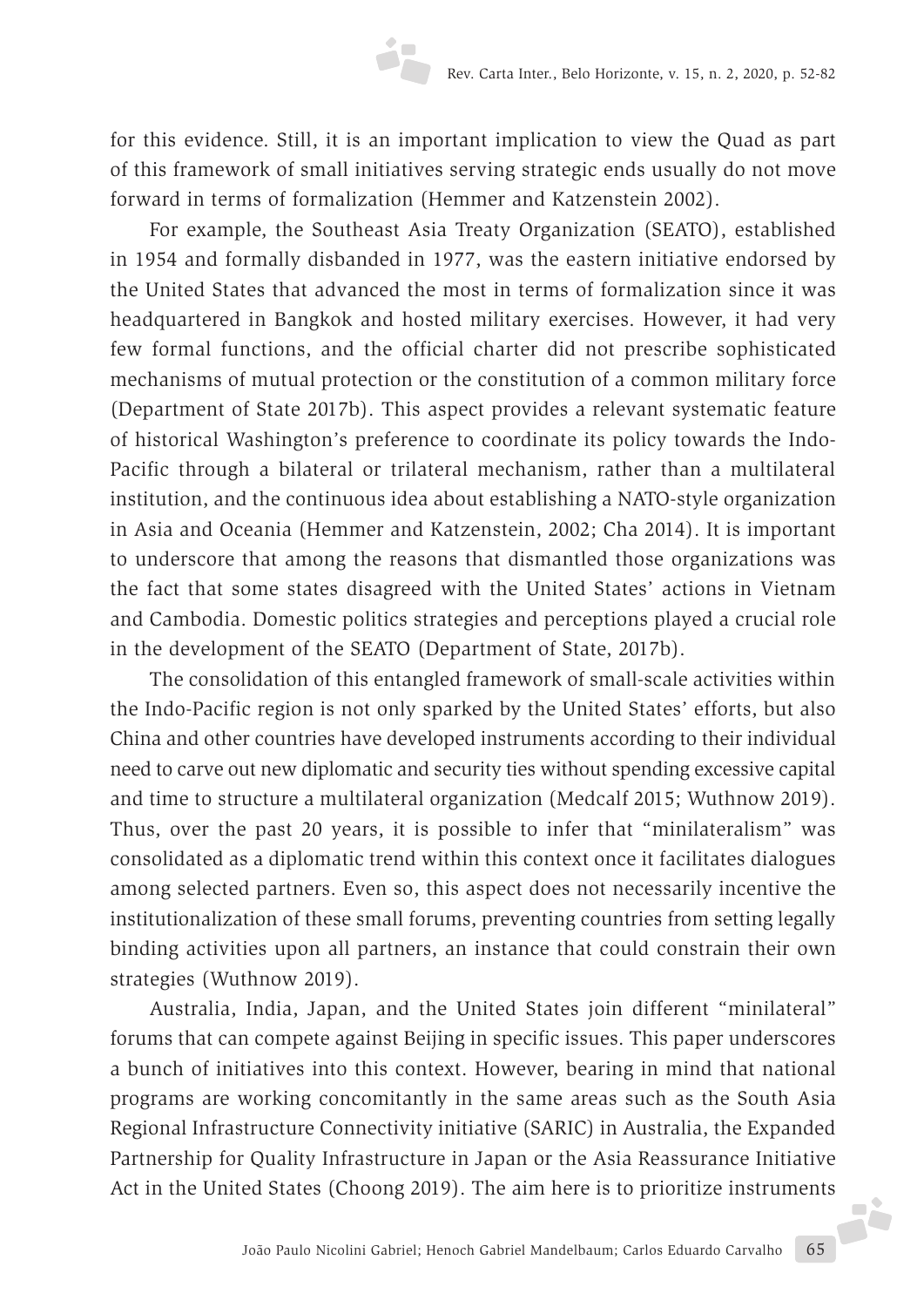comprising more than one member of the Quad and only these four states, although they also group with other regional countries such as the United States-Japan–South Korea Trilateral Ministerial Meeting or the Indonesia-Australia-India Senior Officials' Strategic Dialogue (Wuthnow 2019). Moreover, these mechanisms present different degrees of consolidation and ambitions.

Here is a list showing how many initiatives are in vogue amid the Indo-Pacific region geopolitical dynamics:

- 1. Connectivity and infrastructure: Trilateral Partnership for infrastructure investment in the Indo-Pacific (Australia, Japan, and the United States), Asia-Africa Growth Corridor (India and Japan), and Trilateral Infrastructure Working Group (India, Japan, and the United States) (Department of State 2018c; Ministry of External Affairs 2018e; White House 2018a).
- 2. Multiple issues: India-Australia-Japan Trilateral Dialogue, the United States-Japan-Australia Trilateral Strategic Dialogue, and United States-Japan-India Trilateral Meeting (Department of State 2018a; Ministry of External Affairs 2017a; Ministry of Foreign Affairs 2018c).
- 3. Intelligence-sharing: Trilateral Information Sharing Arrangement (Australia-Japan-United States) (Wuthnow 2019).

### **Defining Indo-Pacific region: one question, many answers**

The Quad is strongly linked to the concept of Indo-Pacific once all the four members defined that this grouping aims to act in this region. Indeed, Australia, India, Japan, and the United States used the last four meetings to assure their commitment to the preservation of regional freedom and the enhancement of regional security. Likewise, the four countries mean to assure the maintenance of a rule-based Indo-Pacific to focus on mechanisms to develop regional connectivity and economy and to combat the terrorism, cyber-crimes and piracy (Department of Foreign Affairs and Trade 2018a; 2019; Department of State 2018d; 2019; Ministry of External Affairs 2018a; 2019a; Ministry of Foreign Affairs 2017b; 2017c).

Each of these four members emphasized the importance of deepening diplomatic dialogues and strategies in order to preserve mutual interests in the Indo-Pacific region (Abe, 2012; Australian Government, 2017, P. 40; Ministry of External Affairs, 2018d; White House, 2017). However, as Bisley (2018), Jaishankar (2018), and Mishra (2019) noticed, a common analytic mistake happens when observers

i<sub>r</sub>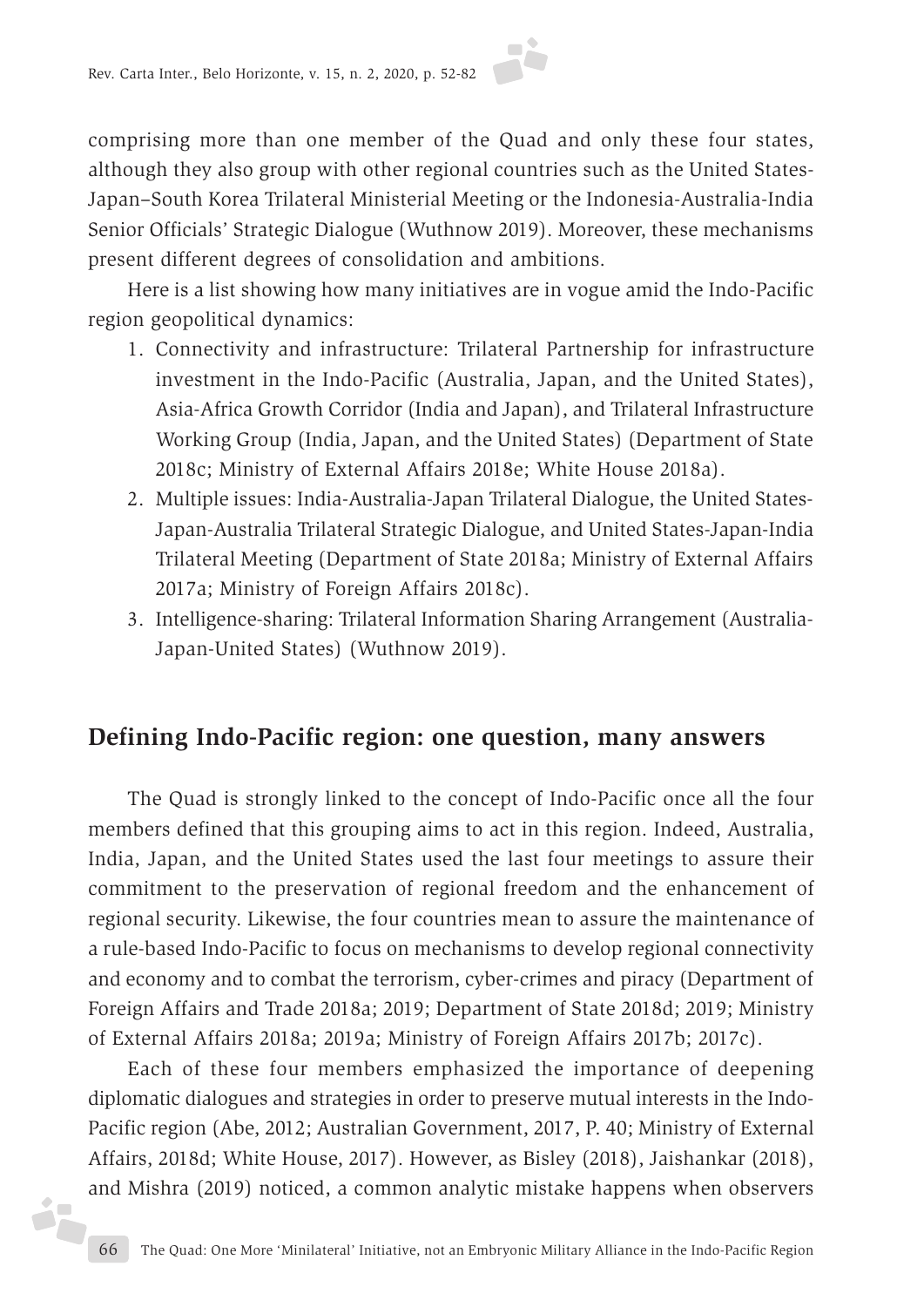assume the Quad as a formal initiative setting an agenda related to security issues involving the Indo-Pacific and aggregating shared interests by four supposedly like-minded democracies. In other words, due to geopolitics, the Quad emerges as an important diplomatic initiative seeking to compete with Beijing in many aspects: from investments in infrastructure and the construction of facilities along the Indo-Pacific region to military issues (Huang 2018; Madan 2017; Pant 2017).

In the geopolitical realm, the earliest academic statement on the Indo-Pacific dates back to the work of Karl Haushofer in 1920 (*Indopazifischer Raum*). Since then, "Indo-Pacific" was often used in oral discourse, especially in Australia, which was premised mainly on Canberra's two-ocean geostrategic imperatives. Nevertheless, until the beginning of the XXI century, the usage of the term was mainly confined to Biology essays. Only recently, the term Indo-Pacific was embraced by international politics studies because this macro-region, in geographical terms, comprehends an area that covers from eastern Africa to western shores of America (Khurana 2019; Pan 2014).

Indo-Pacific has emerged as a strategic terminology in a moment when countries are rearranging their policies and agendas to promptly react to possible consequences sparked by the ongoing increase of security, economic, and diplomatic connections throughout the Pacific and Indian oceans (Medcalf 2018; Phillips 2016).

Its relevance to the global order is manifold. In economic terms: (a) Indian Ocean carries two-thirds of global oil shipments and a third of bulk cargo (Medcalf 2018); (b) 50% of the world's commercial influx goes through the Indo-Pacific along the sea routes (Department of State, 2018b); (c) the three world's largest gross domestic product are: the United States, China and Japan (World Bank 2019). In demographic terms: (d) the five world's most populous countries (China, India, the United States, Indonesia, and Pakistan) are located there (United States Census Bureau 2019); (e) by 2030, more than 60% of the world's middle class will reside throughout the Indo-Pacific (Davidson 2018). In military terms: (f) among the biggest fifteen military spenders, in 2017, nine are part of the Indo-Pacific region (the United States, China, Saudi Arabia, Russia, India, Japan, South Korea, Australia, and Canada) (Stockholm International Peace Research Institute 2018). In other words, regional dynamics and rivalries in the Indo-Pacific can potentially trigger consequences worldwide because it "represents the most populous and economically dynamic part of the world" (White House 2017, 46).

João Paulo Nicolini Gabriel; Henoch Gabriel Mandelbaum; Carlos Eduardo Carvalho 67 All members of the Quad officially adopted the term Indo-Pacific envisaging to address properly the challenges sparked by changes in this region in which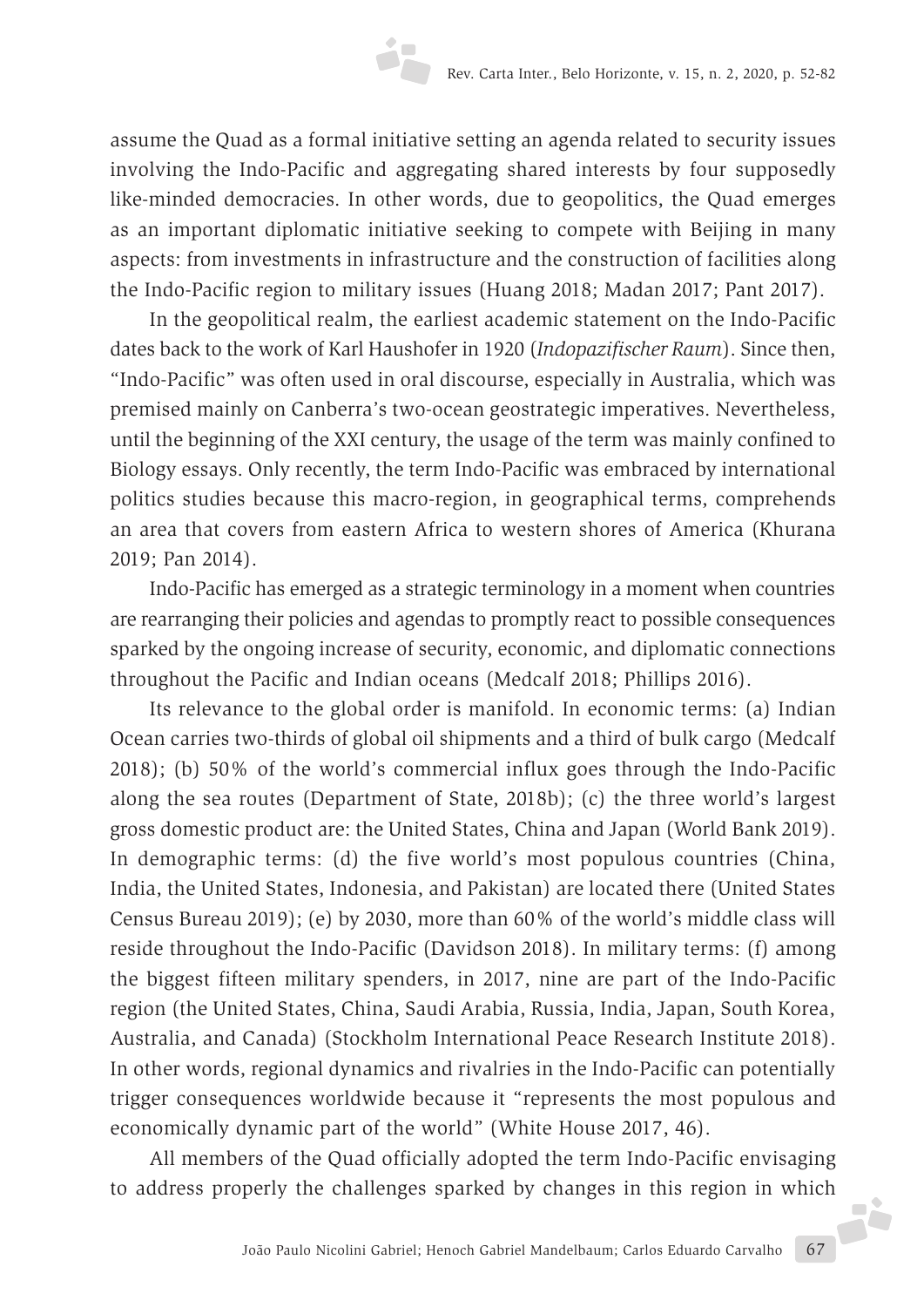

adequate military strategies and economic and commercial policies are required to protect national interests (Brewster 2018). For Canberra, this macro-region is of primary importance because it encompasses their leading economic partners and the soaring competition among states could hinder Australian international engagement since these disputes between great powers in the region will determine the future of the global order (Australian Government 2017; Department of Foreign Affairs and Trade, 2018c). New Delhi claims "the destiny of the world will be deeply influenced by the course of developments in the Indo-Pacific region" (Ministry of External Affairs 2018d). Japanese diplomacy believes world peace relies on an Indo-Pacific that values freedom, the rule of law, and free from coercion (Ministry of Foreign Affairs, 2017b). Likewise, Washington's foreign policy has officially considered Beijing as a "revisionist power" which supposedly attempts to coerce neighboring countries and reorder this region to their advantage, besides displacing the United States (Department of Defense 2018; White House 2017).

Nevertheless, do the Quad members understand the boundaries of Indo-Pacific similarly to the geographic definition? Not exactly. A region is a volatile idea based more specifically on political interests rather than in geographical definitions (Hemmere Katzenstein 2002; Pan 2014; Pekkanen, Ravenhill and Foot 2014). Indeed, it is a strategic construction based on the interpretation of policymakers following objectives and their ideas over national capabilities in terms of pursuing a political project or a security agenda in the international arena (Bergin 2018; Le Thu 2018; Phillips 2016). There are systematic patterns historically observed corroborating this assumption, such as the idea of a macro-region called North Atlantic once the United States intended to assure its influence over Western Europe (Hemmer and Katzenstein 2002). Therefore, the Indo-Pacific is an imaginary terminology that varies according to one country's foreign policy; that means there is no such a thing as a universal definition for this region because the meanings and borders are interpreted to fit into a national strategy (Bergin 2018; Gyngell 2018; Hardy 2019; Varghese 2018).

For India, the Indo-Pacific is a region stretching from the African shores to America (Ministry of External Affairs 2018d). Australia defines it as an area "ranging from the eastern Indian Ocean to the Pacific Ocean connected by Southeast Asia, including India, North Asia, and the United States" (Australian Government 2017, 1). Japan presents an interesting perspective because it urges the United States to remain involved in the Indo-Pacific region. However, it officially emphasizes the idea of an area connecting Asia to Africa (Ministry of Foreign Affairs 2017c).

i,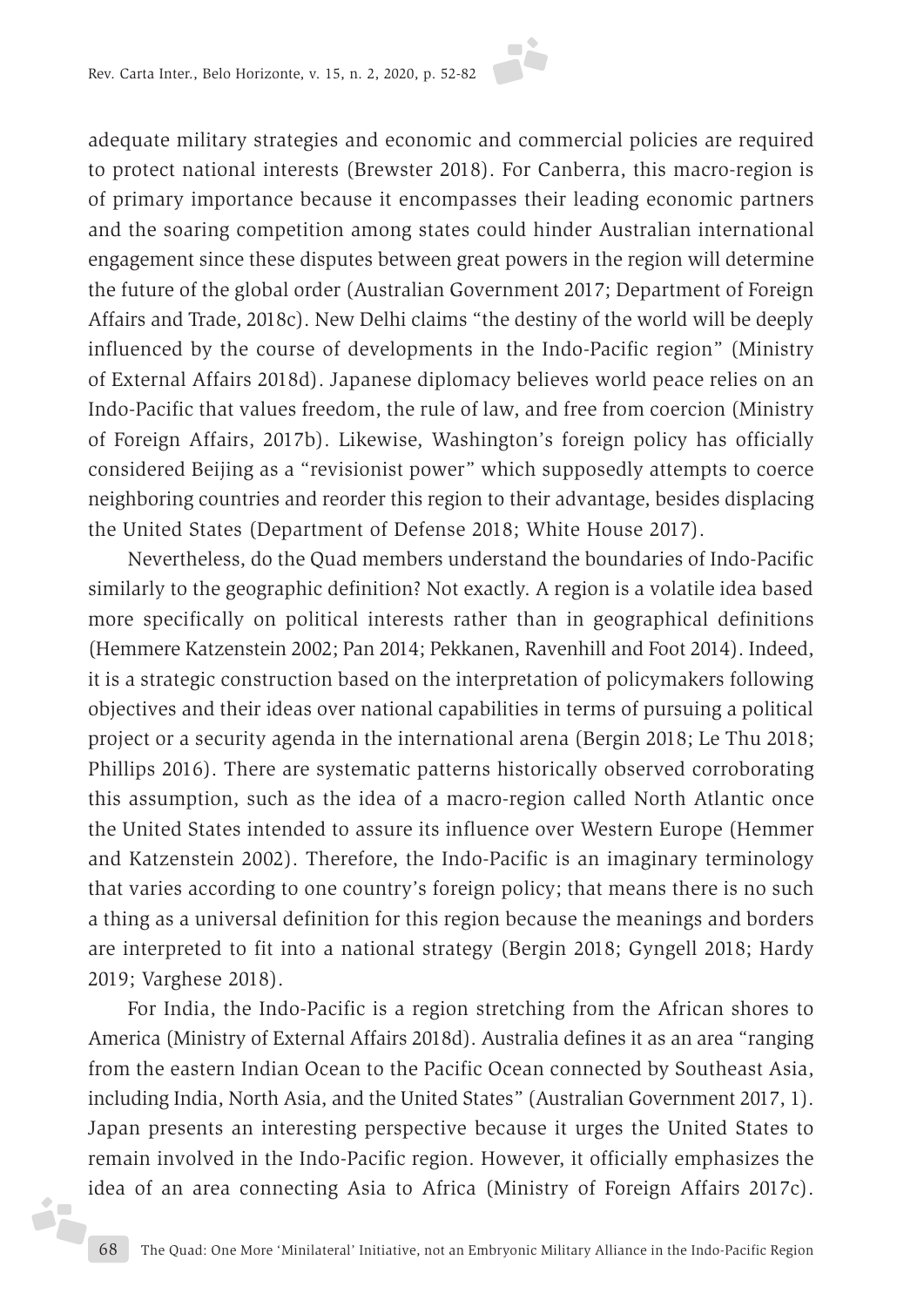Finally, for the United States, the Indo-Pacific region "stretches from the west coast of India to the western shores of the United States" (White House 2017, 45-46).

India and Japan have developed commercial and strategic relations with African countries, and their definitions of Indo-Pacific include Africa (Brewster 2018; Gabriel and Carvalho 2018). Furthermore, New Delhi considers its "Act East Policy" crucial to Indian engagement to the Indo-Pacific (Hardy 2019; Ministry of External Affairs 2017c). Canberra adopted a more restrictive terminology to emphasize a region cored in Australia, demonstrating the primary interest of defending regional influence and seizing new commercial opportunities due to the consolidation of Western Australia as an economic center and diplomatic possibilities with countries such as India (Australian Government 2017; Tyler and Bhutoria 2015; Varghese 2018). For Washington, this concept reveals a strategy to manage China's growing influence through the establishment of regional partnership and encouraging India, Japan, and Australia to take on a proactive diplomatic role alongside the United States (Bisley and Phillips 2013; Department Of State 2018b; Scott 2018; U.S. Congress 2018).

Managing issues sparked by the rise of China is considered critical for Australia, India, Japan, and the United States in the Indo-Pacific region once this country has become an important player in terms of international politics and economy (De Silva 2019; Medcalf 2018; Pattanaik 2016; White 2013). In this respect, many scholars and officials observe such issues as an aspect able to alter the post-Cold War liberal order maintained by Washington and organizations such as the United Nations (Pant and Joshi 2016). Chinese presence and influence in global affairs are not unusually portrayed as a hindrance to the maintenance of international laws and organizations. For some scholars and leaders, Beijing has attempted to carve out a better position in certain instances through the creation or endorsement of commercial, financial or political institutions and initiatives such as the Belt and Road Initiative (BRI), the Asian Infrastructure Bank (AIIB), the Shanghai Cooperation Organization (SCO), the Lancang-Mekong Cooperation mechanism, the BRICS, the New Development Bank, China Union Pay, and the Universal Credit Rating Group (Stuenkel 2016; Wuthnow 2019).

João Paulo Nicolini Gabriel; Henoch Gabriel Mandelbaum; Carlos Eduardo Carvalho 69 Each of these four countries has its reasons to be apprehensive about this context: (a) India and Japan maintain historical quarrels, such as disputes for territories, with Beijing (Gabriel and Carvalho 2018; Pant and Joshi 2016). (b) All the members of the Quad are somehow wary about the establishment of the BRI because it could strengthen China's position not only as a leading regional power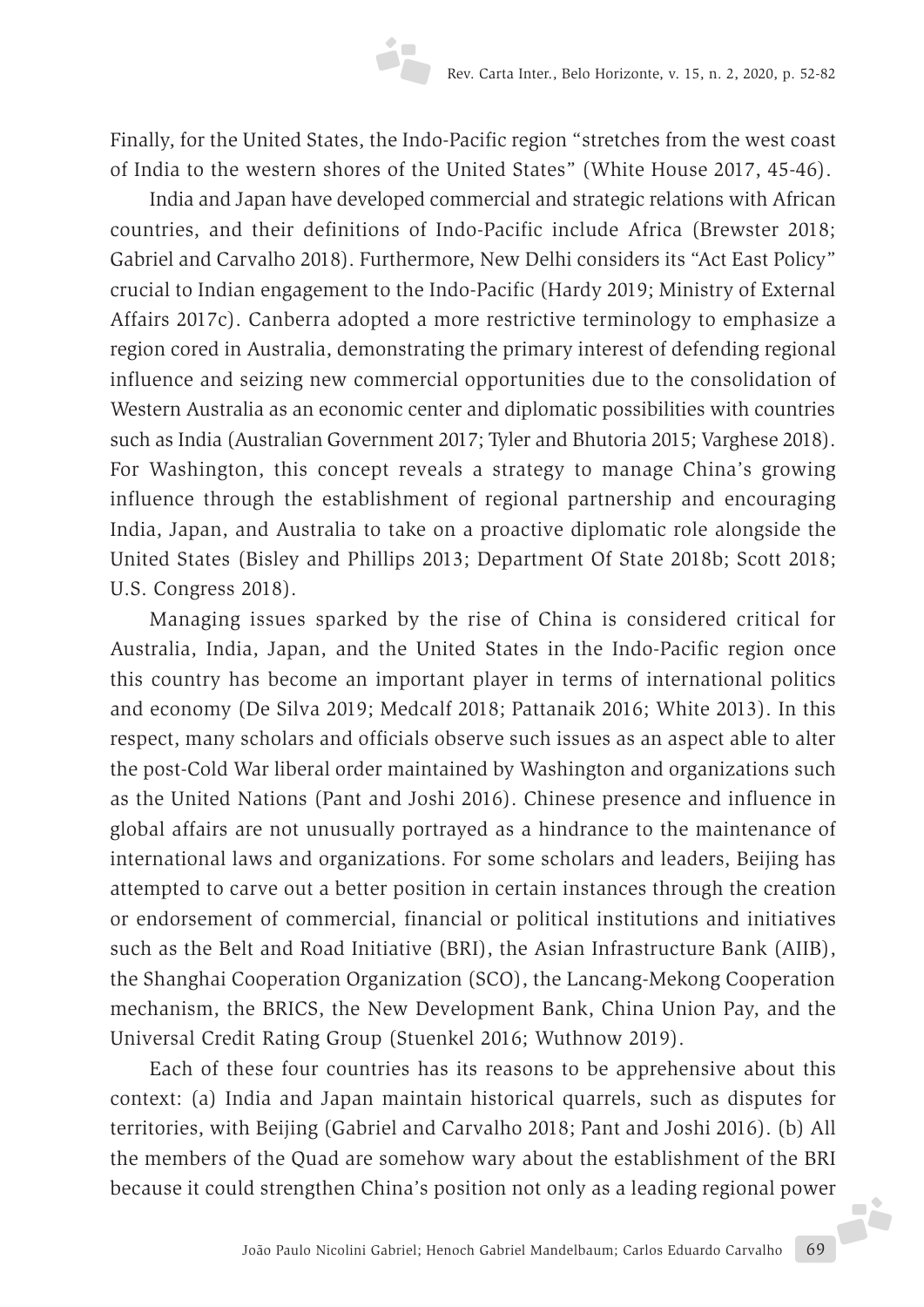

but also by expanding its influence throughout the world. In this aspect, New Delhi also complains against the fact that the China-Pakistan Economic Corridor would cross the disputed territories of Kashmir (Gabriel and Carvalho 2018; Ministry of External Affairs 2018c). (c) Likewise, these democracies worry that China's diplomatic and economic initiatives could render fragile countries more prone to coercive measures (Gale and Shearer 2018; White House 2017). (d) All of these countries wish to preserve their own interests on the seas. However, Japan and Australia, due to their geographical configuration, rely exclusively on sea lines of communications to trade with other nations making them warier of the expansion of the Chinese navy and the development of military facilities in the East China Sea and the South Pacific (Ministry of Foreign Affairs 2018d). (e) Washington understands that Beijing has pursued economic and military strategies aimed at the consolidation of its influence and the regional displacement of the United States (Department of Defense 2018). Finally, (f) Australia and the United States accuse Chinese organizations of interfering in their domestic affairs (Turnbull 2017; White House 2018b).

However, foreign policy is understood here as a translation of national possibilities, capabilities, and interests in the international arena to a strategy elaborated in accordance with domestic politics outlooks (Bergin 2018; Le Thu 2018; Phillips 2018). Ortega y Gasset once said that each perspective molds different ways of understanding reality (Puy 1983); therefore, visions over the Indo-Pacific region vary as well as ideas about dealing with China.

In this respect, some issues arise: Washington represents a conception of a "free and open" Indo-Pacific, which for the United States means a region where four common principles underpinning the international order are safeguarded: 1) Respect for sovereignty and independence of all nations; 2) Peaceful resolution of disputes; 3) Free, fair and reciprocal trade based on open investment, transparent agreements, and connectivity; and 4) Adherence to international rules and norms, including those of freedom of navigation and overflight. However, this vision is intertwined with its disputes against Beijing. Washington considers that its military advantage vis-à-vis China is eroding and a negative shift in the regional balance of power may encourage competitors of the United States to challenge and subvert the free and open order that supports prosperity and security to its allies and partners (Defense Intelligence Agency 2019; Department of Defense 2018; 2019; Le Thu 2018). On the other hand, Australia, India, and Japan present different approaches to China, demonstrated by developing their own strategies

j.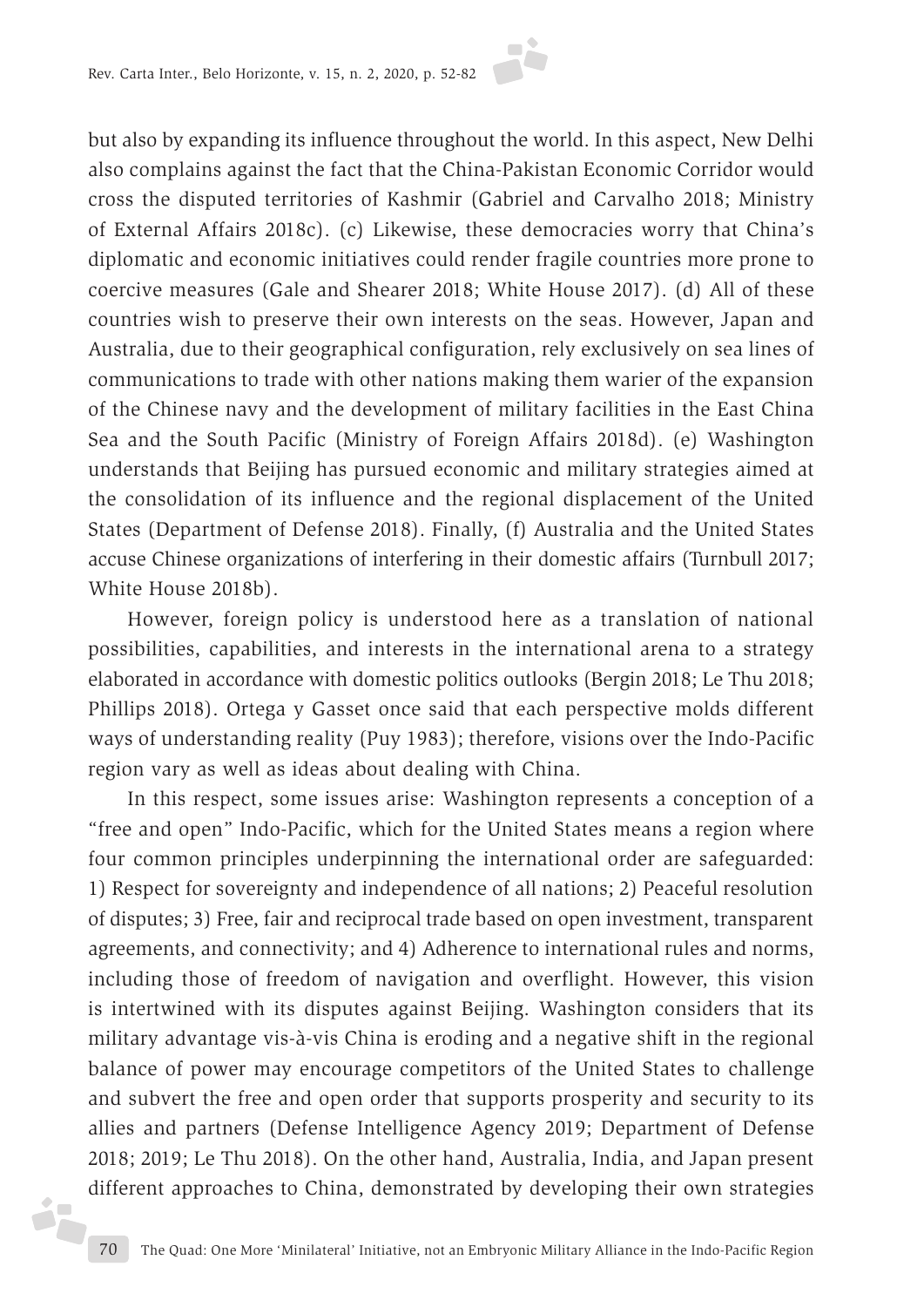

in order to avoid provoking unwanted responses from Beijing and to maintain solid security and diplomatic ties with Washington (Bisley 2018; Tyler and Bhutoria 2015).

New Delhi, Canberra, and Tokyo analyze this scenario according to their economic, military, and diplomatic resources amidst a soaring rivalry between two leading powers. India and Canberra have many complaints against China about political and security issues, but these countries prefer to emphasize the idea of an inclusive and pragmatic approach towards the Indo-Pacific (Australian Government 2017; Bisle, 2018; Ministry of External Affairs 2018d; White 2013). Likewise, the Indian diplomacy defends an Indo-Pacific based on a multipolar order so that this country could maintain its strategic autonomy in order to define positions and commitments in a context that is dominated neither by Washington nor by Beijing (Chacko and Panda 2019). Although Tokyo shows some interest in pursuing a more assertive position on China's regional influence and territorial claims, the Japanese government has also attempted to reduce tensions with Beijing (Gabriel and Carvalho 2018).

It is worth to remember that: China is the major trading partner of the United States, India, Japan, and Australia and, except for the US, Japan, India, and Australia lack the economic weight to endanger their trade relations with this Asian power (Department of Foreign Affairs and Trade, 2018d; Simões, Landry and Hidalgo 2018; United States Trade Representative 2018; White 2013); (b) India presents some convergence with China in terms of reforming the instruments of global governance; therefore, it joins, alongside Beijing, initiatives such as the BRICS and the AIIB, in which New Delhi is the second-largest shareholder (Stuenkel 2016; Zhu 2018); and (c) Japan is moving closer to China in the trade as a way to counterbalance the steel and aluminum tariffs imposed by the United States (Lin 2019).

João Paulo Nicolini Gabriel; Henoch Gabriel Mandelbaum; Carlos Eduardo Carvalho 71 Thus, an important inference in this context is that the terminology Indo-Pacific could not be reduced to a shared vision endorsed by four democracies to refrain China's military, naval and economic influence throughout this macro-region (Gyngell 2018). The idea of the Quad is directly influenced by this context because each of these four countries develops different ways and goals to engage in the Indo-Pacific region, although they agree on certain topics. The question "what is the Quad?" has many interpretations as well as the definitions of the Indo-Pacific region. The following section seeks to analyze this initiative and its capacities among those divergences on how to act regionally and before China.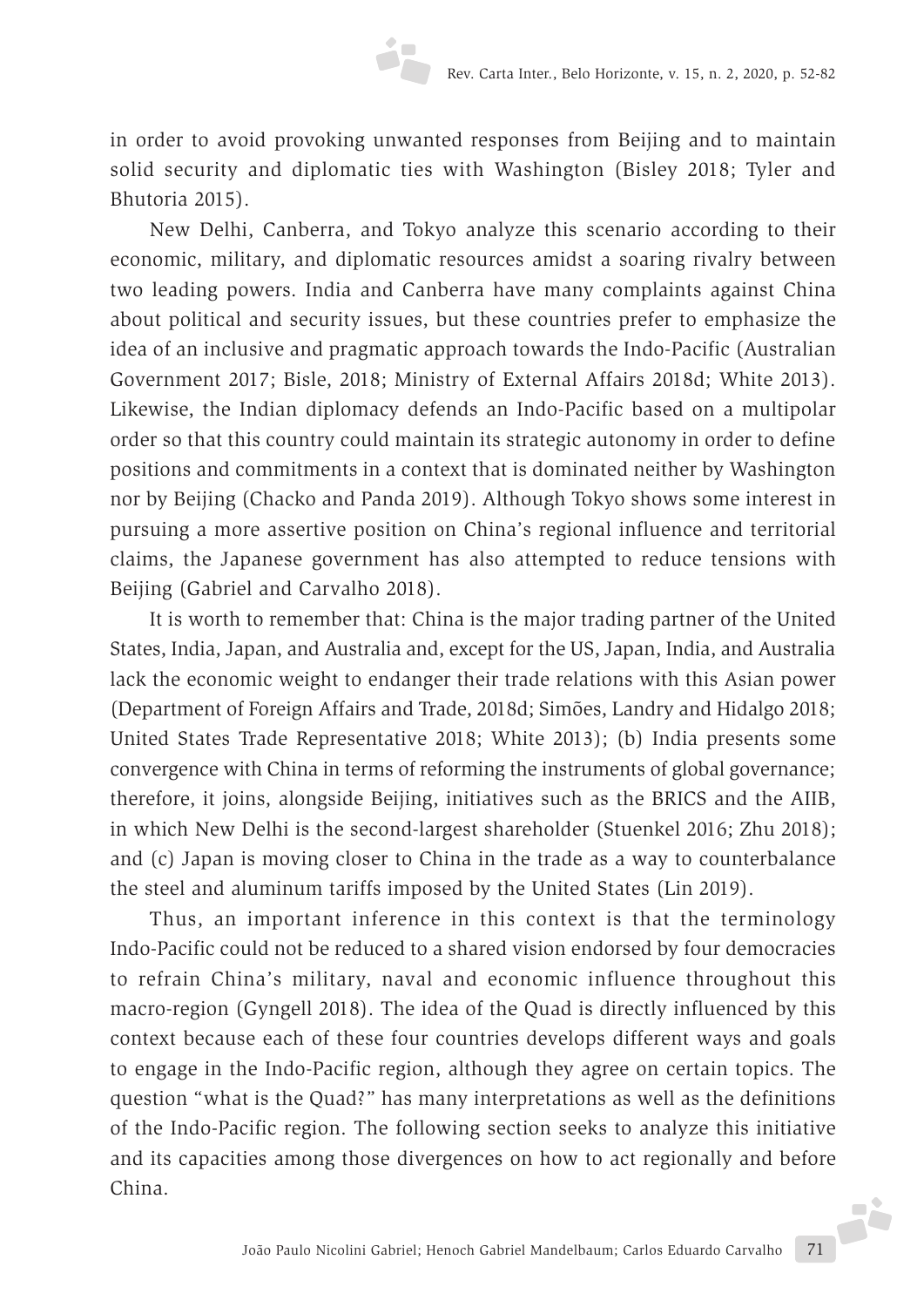

### **Conclusion**

This paper concludes that: (1) the Quad holds only a symbolic significance among the existing entangled framework of "minilateral forums" in Asia and Oceania because it is the only one that comprises specifically Australia, India, Japan, and the United States; (2) studying the Quad as an institution capable of pursuing a similar status to NATO in the Indo-Pacific region implies in a high degree of uncertainty because systematic features demonstrate that minilateral forums are easily started, but the advancement towards their formalization is less frequent; (3) domestic politics aspects matter in this context not due to a state regime, but for national pragmatic understandings about the international relations and commercial, diplomatic and security issues; (4) the Indo-Pacific does not have a universal meaning based on Geography. Each state defines this region according to its interests and to its idea of where the Quad should act; (5) the Quad is not a United States-led coalition once the other members avoid undesirable consequences; (6) therefore, the attempt to define a joint strategy to act in the Indo-Pacific region is hampered by their different national interests; these four countries demonstrate different outlooks on China and on how to engage internationally, hence the idea of Quad as a military alliance stumbles in domestic political issues; (7) thus, this initiative has a more vivid life inside think tanks or newspapers than among officials and bureaucracies.

It is reasonable to assume that certain think tanks and media outlets envisage a mighty Quad and try to improve the linkages within this initiative. The role of such institutions in promoting new ideas and perspectives to different governmental sectors is well-documented and triggers a debate about the foreign policy decision-making process. However, these visions about the Quad could be described as 'wishful thinking' since China's encirclement goes against pragmatic understandings of each member. Convergences on these states' grievances against Beijing's assertive international engagement are an element that should not be dismissed, but their divergences on the idea of Indo-Pacific and their ways to cope with China are also relevant to understand the real capacities of the Quad.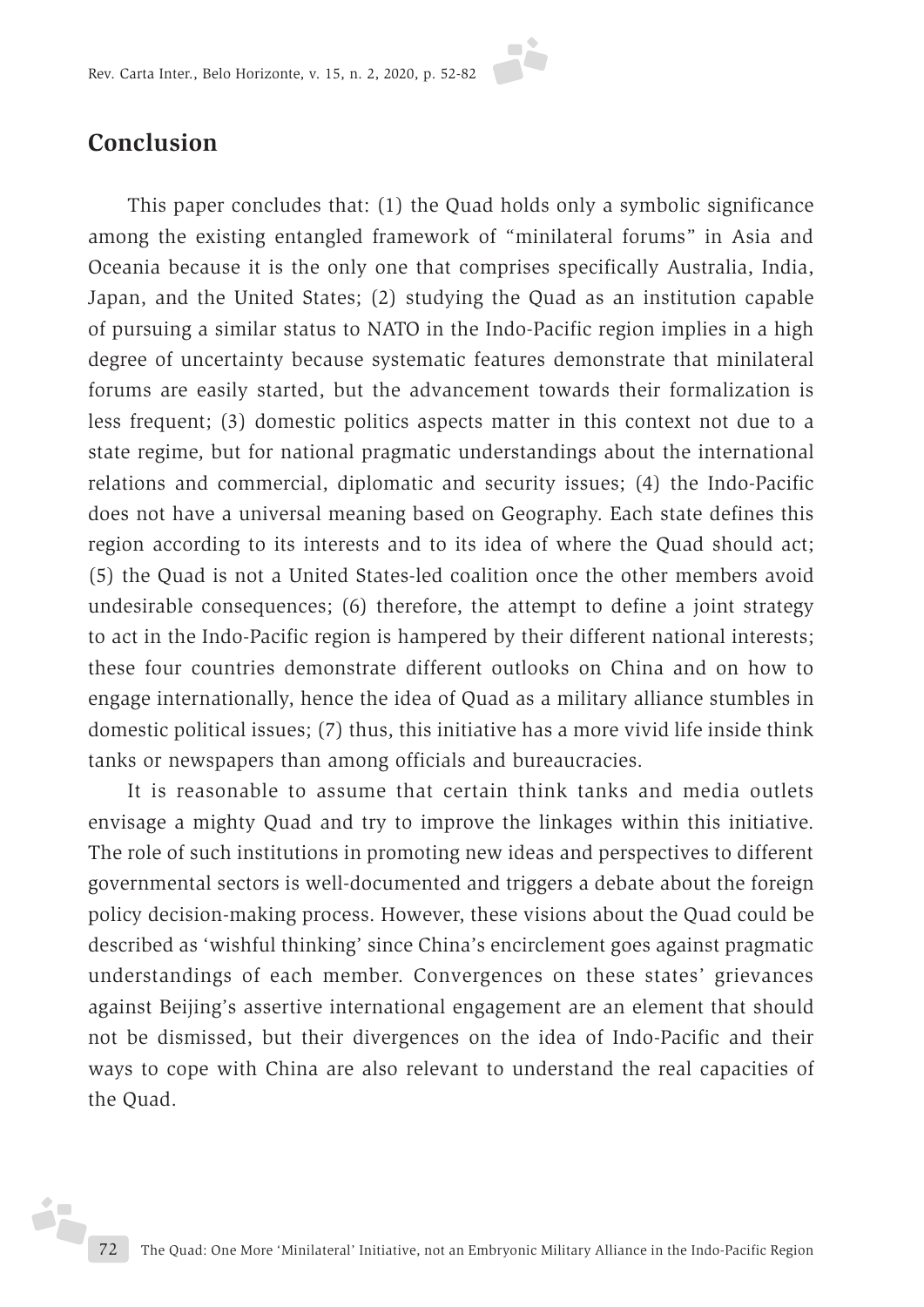### **References**

- Abe, Shinzo. 2012. "Asia's democratic security diamond". *Project Syndicate*, 27. <https://www.prject-syndicate.org/commentary/a-strategic-alliance-for-japan-andindia-by-shinzo-abe?barrier = accesspaylog > .
- Allison, Graham. 2017. *Destined for War: Can America and China escape Thucydides's Trap?* Boston: Houghton Mifflin Harcourt.
- Australian Government. 2017. *2017 Foreign Policy White Paper*. Canberra: Australian Government.
- Ayres, Alyssa. 2019. "Pivot to Democracy: the Real Promise of the Quad". *War on the Rocks,* January 3. *<*https://warontherocks.com/2019/01/pivot-to-democracy-thereal-promise-of-the-quad/>.
- Bergin, Anthony. 2018. "Blurred boundaries and restrictive regions". *Asia & The Pacific Policy Society, July 23.* <https://www.policyforum.net/blurred-boundaries-andrestrictive-regions/>.
- Berlie, Jean A. 2020. *China's Globalization and the Belt and Road Initiative*. Cham: Palgrave Macmillan.
- Bisley, Nick. 2018. "Is there a problem with the Quad". *China Matters Explores,* July. <http://chinamatters.org.au/wp-content/uploads/2018/07/China-Matters-Explores-July-2018-The-Quad-1.pdf>.
- Bisley, Nick, and Andrew Phillips. 2013. "Rebalance to where?: US strategic geography in Asia." *Survival* 55 (5): 95-114.
- Brewster, David. 2018. "A "Free and Open Indo-Pacific" and what it means for Australia". *The Interpreter, March 7. <https://www.lowyinstitute.org/the-interpreter/free-and*open-indo-pacific-and-what-it-means-australia>.
- Brewster, David. 2019. "China may only seek a limited naval role in the Indian Ocean". *The Interpreter*, February 11. <https://www.lowyinstitute.org/the-interpreter/chinamay-only-seek-limited-naval-role-indian-ocean>.
- Byrne, Caitlyn. 2019. "Can the Quad Navigate the Complexities of a Dynamic Indo-Pacific?" In *Raisina Files,* edited by Ritika Passi, 18-25. New Delhi: Observer Research Foundation.
- Cha, Victor. D. 2014. "American Alliances and Asia's Regional Architecture." In *The Oxford handbook of the international relations of Asia,* edited by Saadia M. Pekkanen, John Ravenhill, and Rosemary Foot, 737-757. New York: Oxford University Press.
- João Paulo Nicolini Gabriel; Henoch Gabriel Mandelbaum; Carlos Eduardo Carvalho 73 Chacko, Priya., and Jagannath Panda. 2019. "Time for thinking the Australia–India relationship afresh." *East Asia Forum*, March 31. <https://www.eastasiaforum.org/ 2019/03/31/time-for-thinking-the-australia-india-relationship-afresh/>.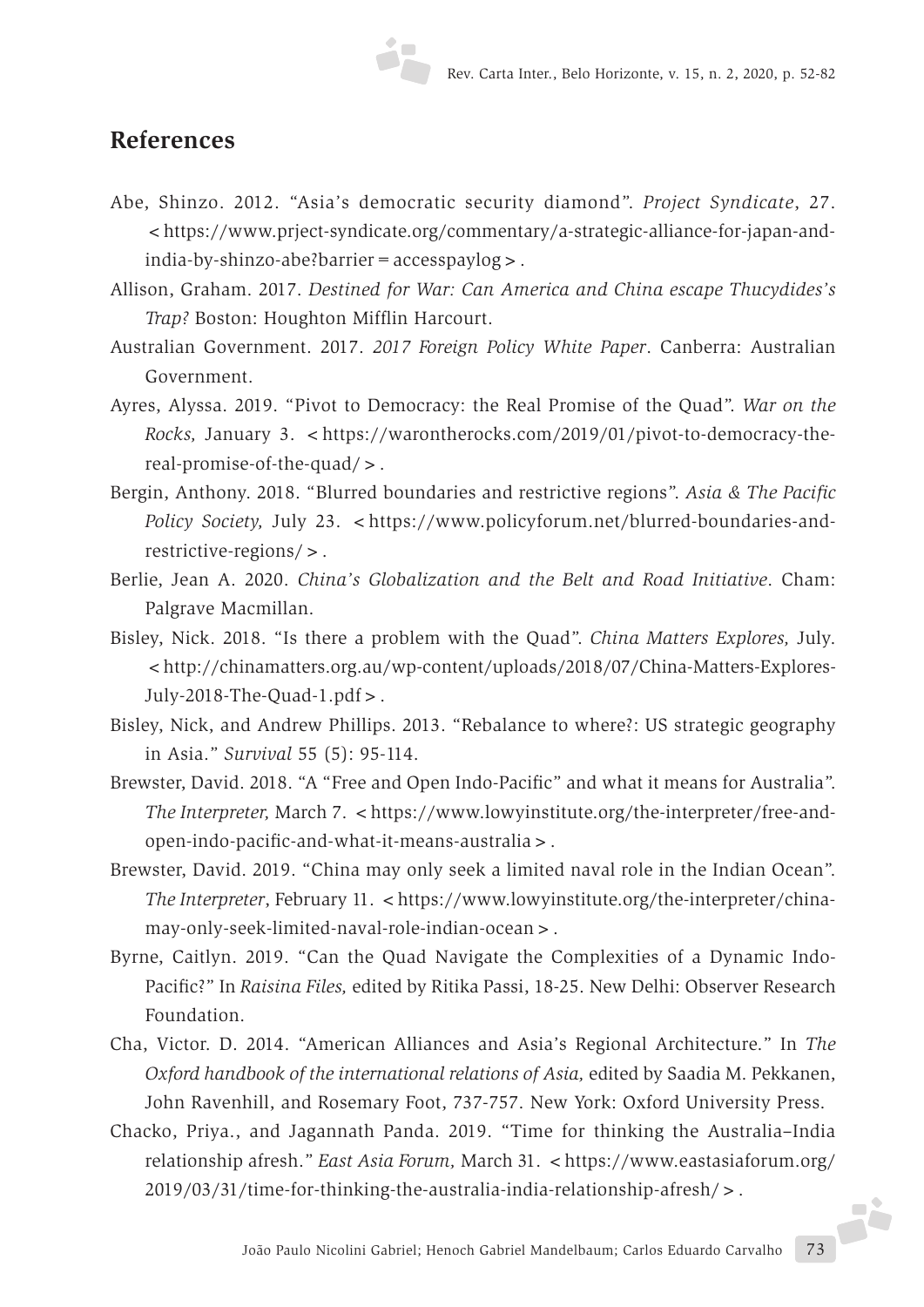

- Chellaney, Brahma. 2017. "Abe propels a potential constellation of democracies." *The Japan Times*, November 16. <https://www.japantimes.co.jp/opinion/2017/11/16/ commentary/world-commentary/abe-propels-potential-constellation-democracies/#. XWL\_TPZFyLw>.
- Choong, William. 2019. "The return of the Indo-Pacific strategy: an assessment." *Australian Journal of International Affairs,* 73 (5): 1-16.
- Curran, James. 2018. "All shot and no powder in the Quadrilateral Security Dialogue". *East Asia Forum, January 28.* < https://www.eastasiaforum.org/2018/01/28/allshot-and-no-powder-in-the-quadrilateral-security-dialogue/>.
- Davidson, Phil. 2018. "Halifax International Security Forum 2018: Introduction to Indo-Pacific Security Challenges". *U.S. Indo-Pacific Command*, November 17. <https:// www.pacom.mil/Media/Speeches-Testimony/Article/1693325/halifax-internationalsecurity-forum-2018-introduction-to-indo-pacific-security/>.
- De Silva, Shakthi. 2019. "Decrypting Sri Lanka's 'black box' amidst an Indo–China 'great game'." *Journal of the Indian Ocean Region*, 16 (2): 1-20.
- Defense Intelligence Agency. 2019. *China Military Power: Modernizing a Force to Fight and Win.* Washington: DIA.
- Department of Foreign Affairs and Trade. 2017. "Australia-India-Japan-United States consultations on the Indo-Pacific", November 12. <https://dfat.gov.au/news/media/ Pages/aus-india-japan-us-consultations-on-the-indo-pacific.aspx>.
- Department of Foreign Affairs and Trade. 2018a. "Australia-India-Japan-United States consultations", June 7. < https://dfat.gov.au/news/media/Pages/australia-indiajapan-united-states-consultations.aspx>.
- Department of Foreign Affairs and Trade. 2018b. "Australia-India-Japan-United States Consultations", November 15. < https://dfat.gov.au/news/media/Pages/australiaindia-japan-united-states-consultations-2018.aspx>.
- Department of Foreign Affairs and Trade. 2018c. "Australian perspectives on the Indo-Pacific — Speech at Victoria University of Wellington Event, Secretary of the Department of Foreign Affairs and Trade Frances Adamson", October 12. < https://dfat.gov.au/ news/speeches/Pages/australian-perspectives-on-the-indo-pacific.aspx
- Department of Foreign Affairs and Trade. *China*. 2018d. *China*. Canberra: Author.
- Department of Foreign Affairs and Trade. 2019. "Australia-India-Japan-United States Consultations", May 31. <https://dfat.gov.au/news/media/Pages/australia-indiajapan-usa-consultations.aspx>.
- Department of Defense. 2018. *Summary of the 2018 Defense Strategy of the United States of America: Sharpening the American Military's Competitive Edge.* Washington: Author.
- Department of Defense. 2019. *Indo-Pacific Strategy Report: Preparedness, Partnerships, and Promoting a Networked Region.* Washington: Author.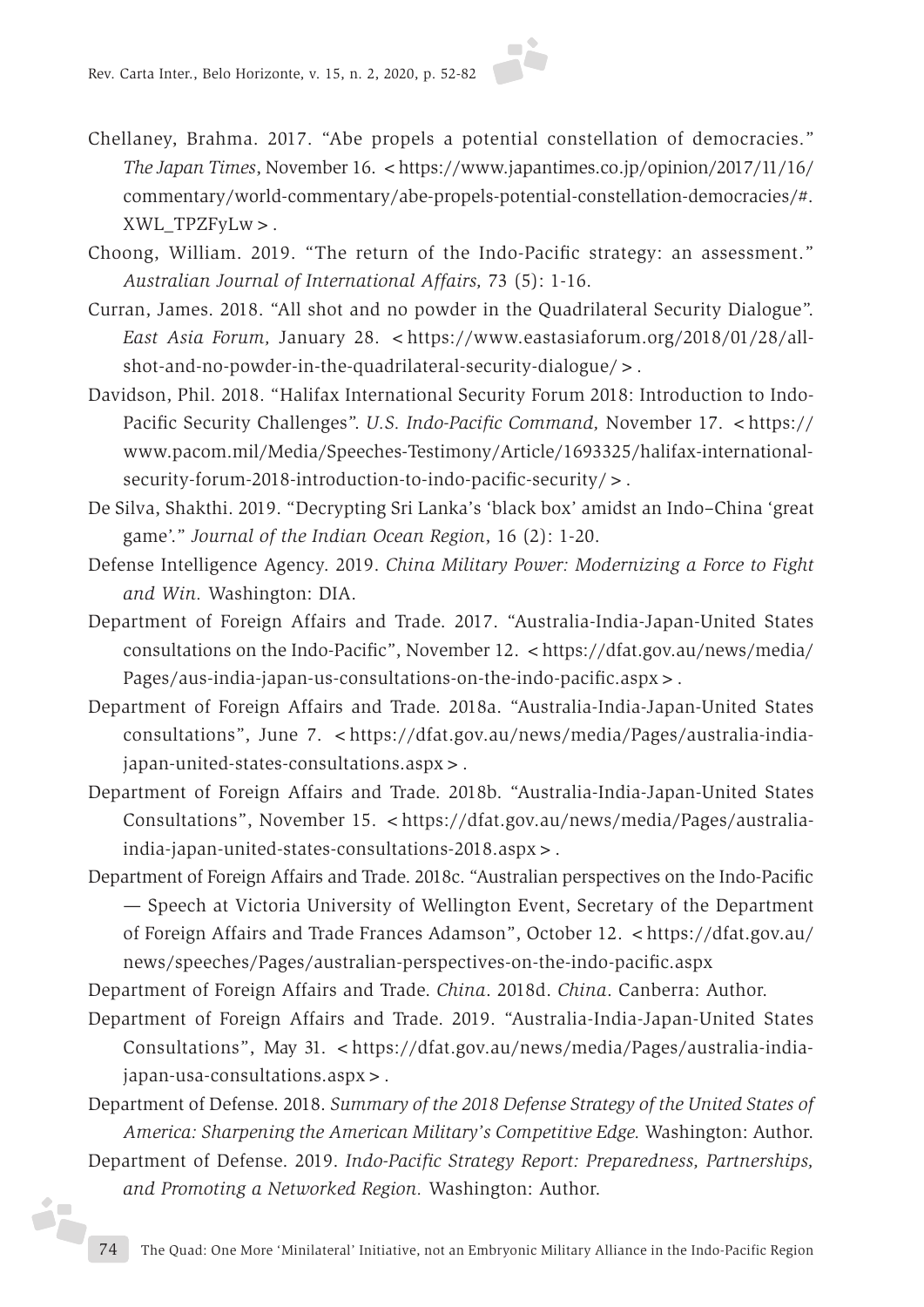- Department of State. 2017a. "Australia-India-Japan-U.S. Consultations on the Indo-Pacific", November 12. <https://www.state.gov/r/pa/prs/ps/2017/11/275464.htm
- Department of State. 2017b. "Southeast Asia Treaty Organization (SEATO), 1954." Accessed June 4 2019. <https://history.state.gov/milestones/1953-1960/seato>.
- Department of State. 2018a. "Australia-Japan-United States Trilateral Strategic Dialogue Joint Ministerial Statement", August 5. <https://www.state.gov/r/pa/prs/ps/2018/ 08/284940.htm>.
- Department of State. 2018b. "Briefing on The Indo-Pacific Strategy", April 2.  $\langle$ https://www.state.gov/r/pa/prs/ps/2018/04/280134.htm >.
- Department of State. 2018c. "Joint Statement on the U.S.-India-Japan Trilateral Meeting", April 5.  $\lt$ https://www.state.gov/r/pa/prs/ps/2018/04/280254.htm > .
- Department of State. 2018d. "U.S.-Australia-India-Japan Consultations", June 7.  $\langle$ https://www.state.gov/r/pa/prs/ps/2018/06/283013.htm>.
- Department of State. 2018e. "U.S.-Australia-India-Japan Consultations", November 15.  $\langle$ https://www.state.gov/r/pa/prs/ps/2018/11/287374.htm >.
- Department of State. 2019. "U.S.-Australia-India-Japan Consultations ("The Quad")", May 31. <https://www.state.gov/u-s-australia-india-japan-consultations-the-quad/>.
- Economy, Elizabeth. C. 2018. The Third Revolution: Xi Jinping and the new Chinese state. New York: Oxford University Press.
- Fernholz, Tim 2018. "Eight countries in danger of failing into China's "debt trap"." *Quartz*, March 7. <https://qz.com/1223768/china-debt-trap-these-eight-countriesare-in-danger-of-debt-overloads-from-chinas-belt-and-road-plans/>.
- Gabriel, João Paulo Nicolini, and Carlos Eduardo Carvalho. 2018. "Balancing Against China with the Asia-Africa Growth Corridor: An Indian-Japanese Initiative Towards The Indo-Pacific." *Conjuntura Austral* 9 (48): 115-131.
- Gale, Jesse Barker, and Andrew Shearer. 2018. "The Quadrilateral Security Dialogue and the Maritime Silk Road Initiative." In *China's Maritime Silk Road: Strategic and economic implications for the Indo-Pacific region,* edited by Nicholas Szecheny, 30-33. Washington: CSIS.
- Godement, François. 2018. "Quad initiative unusual development in history of Asia." *Global Times, November 3.* <http://www.globaltimes.cn/content/1092749.shtml>.
- Green, Michael J. 2014. Strategic Asian triangles. "Strategic Asian triangles." In: *The Oxford Handbook of the International Relations of Asia*, edited by Saadia M. Pekkanen, John Ravenhill, and Rosemary Foot, 758-774. New York: Oxford University Press.
- Grossman, Derek. 2018. "India Is the Weakest Link in the Quad." *Foreign Policy*, July 23. <https://foreignpolicy.com/2018/07/23/india-is-the-weakest-link-in-the-quad/>.
- Gyngell, Allan. 2018. "To Each Their Own Indo-Pacific". *Australian Institute of International Affairs, May 29. <https://www.internationalaffairs.org.au/australianoutlook/to*each-their-own-indo-pacific/>.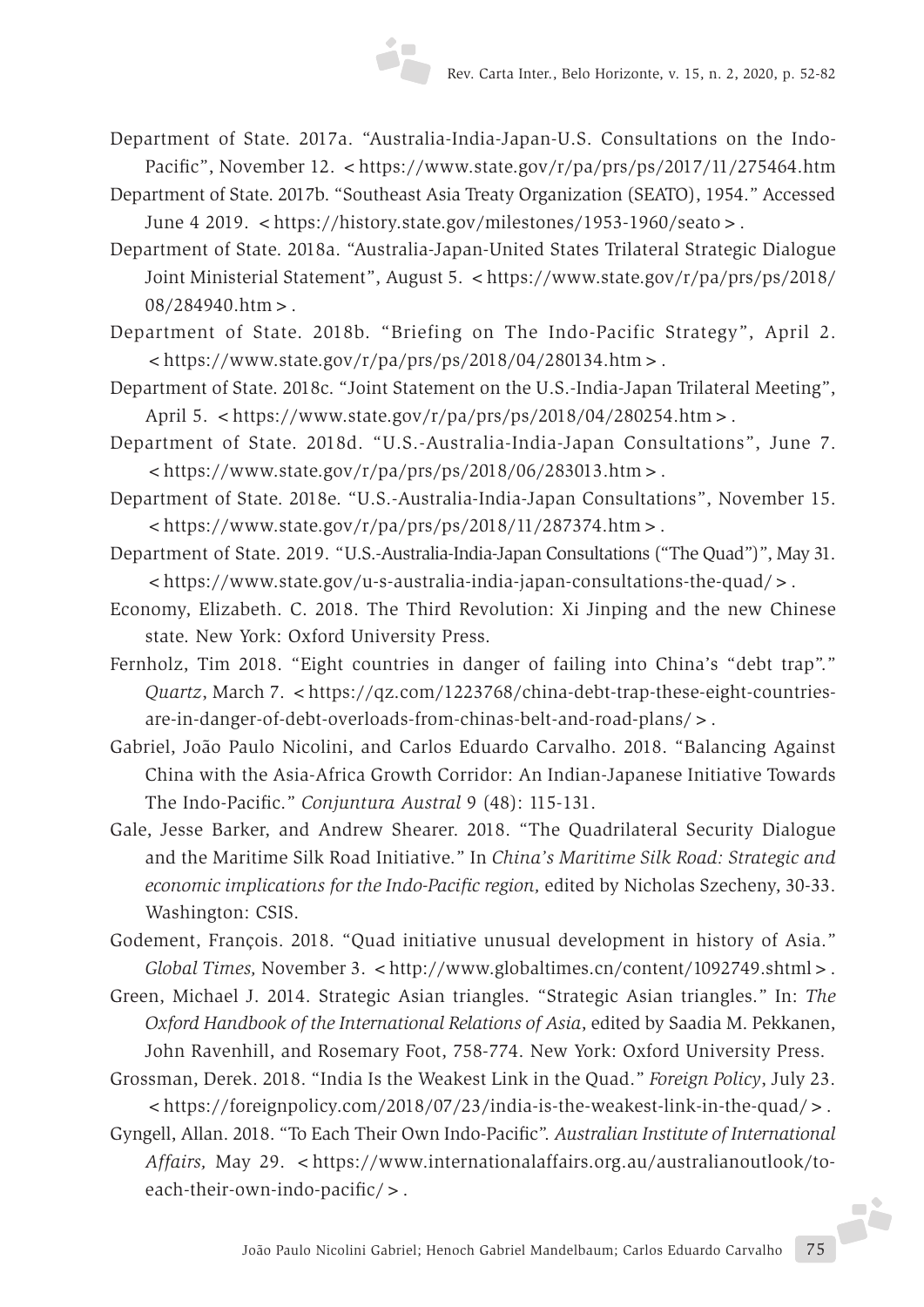

- Hardy, Dennis. 2019. "Repositioning the Bay of Bengal: implications of regional change." *Journal of the Indian Ocean Region*, 15 (3): 1-16.
- Hemmer, Charles, and Peter. J. Katzenstein. 2002. "Why is there no NATO in Asia? Collective identity, regionalism, and the origins of multilateralism." *International Organization* 56 (3): 575-607.
- Hendler, Bruno. 2019. "Sino-Philippine relations as the modern tributary game: moving beyond the South China Sea disputes." *Carta Internacional*, 14 (1): 52-79.
- Herskovitz, Jon. 2019. "Japan Frets 'Belt and Road' Could Give Cover to China's Military." *Bloomberg*, September 26. <https://www.bloomberg.com/news/articles/2019-09-27/ japan-frets-belt-and-road-could-give-cover-to-china-s-military>.
- Hu, Weixing. 2019. "Xi Jinping's 'Major Country Diplomacy': The Role of Leadership in Foreign Policy Transformation." *Journal of Contemporary China*, 28 (115): 1-14.
- Huang, Kristin. 2018. "US-led Quad coalition a 'useful anti-China bulwark' in Asia say people in 10 Asean countries." *South China Morning Post*, October 23. <https://www. scmp.com/news/china/diplomacy/article/2169715/us-led-quad-coalition-usefulanti-china-bulwark-asia>.
- International Monetary Fund. 2018. *Report for Selected Country Groups and Subjects (PPP valuation of country GDP).* Washington: Author.
- Jaishankar, Dhruva. 2017. "It's time to resuscitate the Asia-Pacific Quad." *Brookings Institute*, January 9. <https://www.brookings.edu/blog/order-from-chaos/2017/01/09/ its-time-to-resuscitate-the-asia-pacific-quad/>.
- Jaishankar, Dhruva. 2018. "The Real Significance of the Quad". *Australian Strategic Policy Institute, October 24. <https://www.aspistrategist.org.au/the-real-significance-of*the-quad $/$  > .
- Khurana, Gurpreet S. 2019. "What is the Indo-Pacific? The New Geopolitics of the Asia-Centred Rim Land." In *Geopolitics by Other Means the Indo-Pacific Reality*, edited by Axel Berkofsky, and Sergio Miracola, 13-32. Milano: Ledizioni.
- Kuo, Lily, and Niko Kommenda. 2018. "What is China's Belt and Road Initiative?" *The Guardian*, July 30. <https://www.theguardian.com/cities/ng-interactive/2018/ jul/30/what-china-belt-road-initiative-silk-road-explainer > .
- Kuo, Yujen. 2018. "Japan's roles in the Indo-Pacific Strategy." *Prospect Journal*, 19: 29-52.
- Le Thu, Huong. 2018. "'Indo-Pacific': (re-)revise and resubmit." *Australian Strategic Policy Institute*, June 8. <https://www.aspistrategist.org.au/indo-pacific-re-reviseand-resubmit/>.
- Lendon, Brad. 2019. The tiny islands that could explode the China-Vietnam relationship. *CNN*, August 29. <https://edition.cnn.com/2019/08/29/asia/vietnam-china-paracelislands-intl-hnk/index.html>.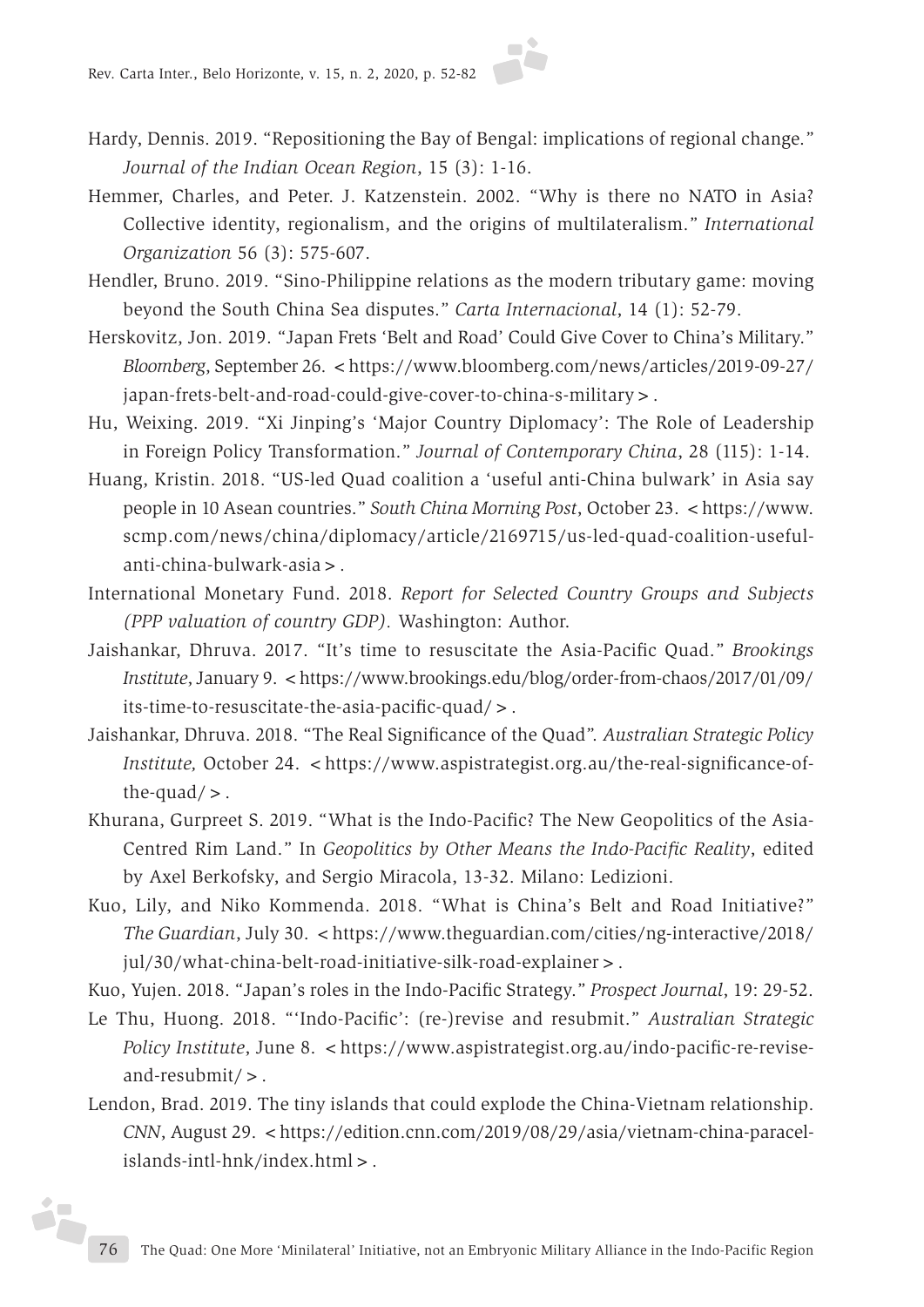- Lin, Leo*.* "Will the Japan-China reset continue?" *The Japan Times*, February 5. <https:// www.japantimes.co.jp/opinion/2019/02/05/commentary/japan-commentary/willjapan-china-reset-continue/#.XY69m25FxPY>.
- Liu, Zongyi. 2018. "New Delhi forum props up 'Quad' stance, refuses to listen to China voice." *Global Times*, January 25. <http://www.globaltimes.cn/content/1086591.shtml>.
- Long, Xingchun. 2018. "Be wary of Quad threat to ASEAN unity". *Global Times*, November 28. <http://www.globaltimes.cn/content/1128150.shtml>.
- Lu, Cheng-fung. 2018. "Australia and the Revival of the Quadrilateral Security Dialogue." *Prospect Journal*, (19): 73-93.
- Madan, Tanvi. The Rise, Fall, and Rebirth of the Quad. *War on the Rocks*, 2017. <https://warontherocks.com/2017/11/rise-fall-rebirth-quad/>.
- Malik, Mohan. 2018. China and India: Maritime Maneuvers and Geopolitical Shifts in the Indo-Pacific. *Rising Powers Quarterly*, 2018, 3 (2): 67-81.
- Mayer, Maximilian. 2018. China's Rise as Eurasian Power: The Revival of the Silk Road and Its Consequences. In: *Rethinking the Silk Road: China's Belt and Road Initiative and Emerging Eurasian Relations*, edited by Maximilian Mayer, 1-42. Singapore: Palgrave Macmillan.
- Mccormick, James M. 2016. "Pivoting toward Asia: Comparing the Canadian and American Policy Shifts." *American Review of Canadian Studies*, 46 (4): 474-495.
- Medcalf, Rory. 2015. "Reimagining Asia: From Asia-Pacific to Indo-Pacific." *The Asan Forum*, June 26. < www.theasanforum.org/reimagining-asia-from-asia-pacific-toindo-pacific/>.
- Medcalf, Rory. 2018. "Reimagining Asia: From Asia-Pacific to Indo-Pacific." In *International Relations and Asia's Southern Tier*, edited by Gilbert Rozman and John Chinyong Liow, 9-28. Singapore: Asan-Palgrave Macmillan Series.
- Miller, J. Berkshire. 2018. *The Quad: Security Cooperation Between the US, Japan, India and Australia.* Perth: Perth USAsia Centre.
- Ministry of External Affairs. 2017a. "4th India-Australia-Japan Trilateral Dialogue", December 13. <https://mea.gov.in/press-releases.htm?dtl/29176/4th\_IndiaAustraliaJapan\_ Trilateral\_Dialogue\_December\_13\_2017>.
- Ministry of External Affairs. 2017b. "India-Australia-Japan-U.S. Consultations on Indo-Pacific", November 12. <https://mea.gov.in/press-releases.htm?dtl/29110/India AustraliaJapanUS\_Consultations\_on\_IndoPacific\_November\_12\_2017>.
- Ministry of External Affairs. 2017c. "India-Japan Joint Statement during visit of Prime Minister of Japan to India", September 14. <https://www.mea.gov.in/bilateraldocuments.htm?dtl/28946/IndiaJapan>.
- João Paulo Nicolini Gabriel; Henoch Gabriel Mandelbaum; Carlos Eduardo Carvalho 77 Ministry of External Affairs. 2018a. "India-Australia-Japan-US Consultations", June 7. <https:// www.mea.gov.in/press-releases.htm?dtl/29961/IndiaAustraliaJapanUS+Consultations>.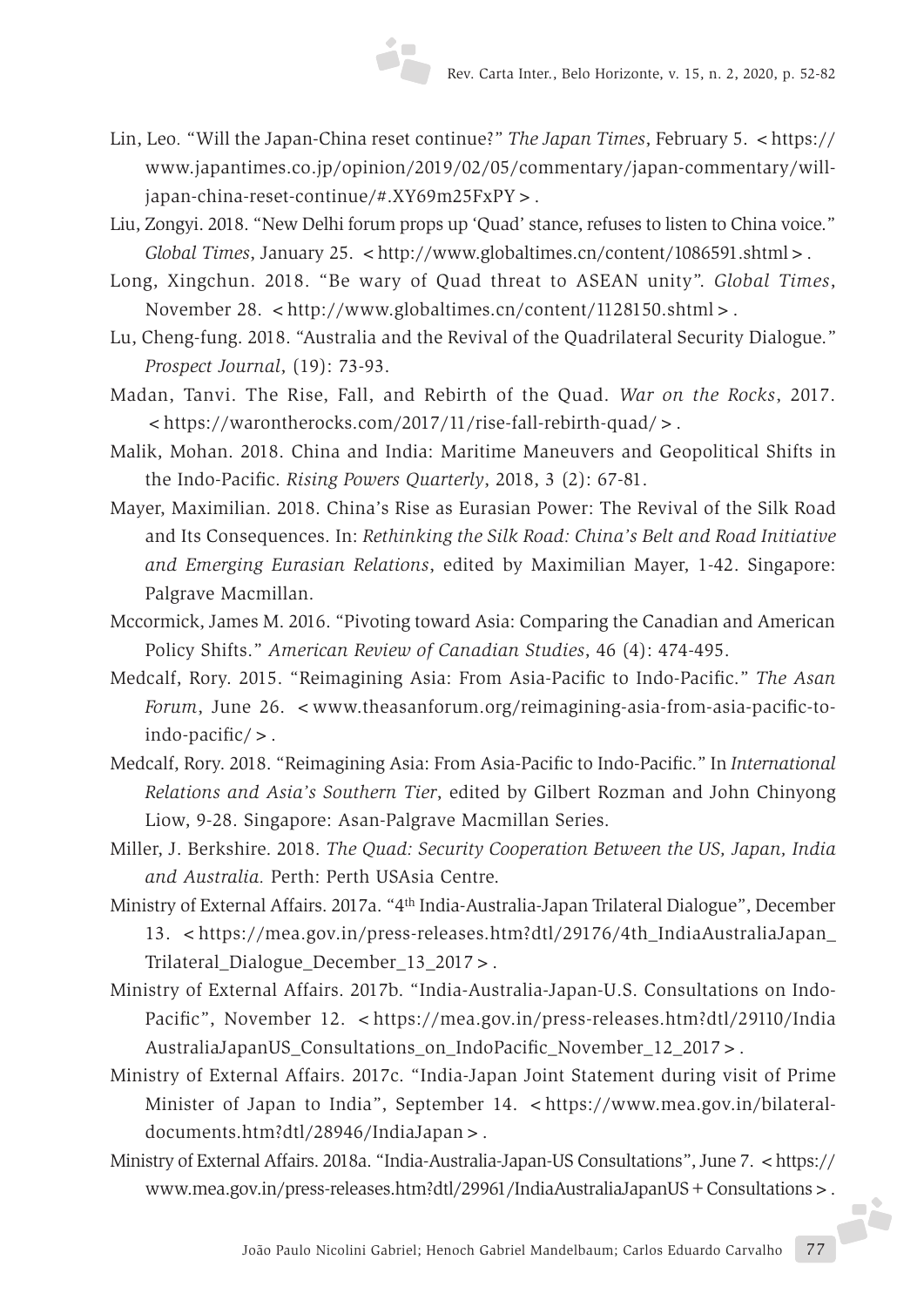

- Ministry of External Affairs. 2018b. "India-Australia-Japan-U.S. Consultations", November 15. <https://www.mea.gov.in/press-releases.htm?dtl/30593/IndiaAustraliaJapanUS\_ Consultations>.
- Ministry of External Affairs. 2018c. "Official Spokesperson's response to a query on media reports regarding possible cooperation with China on OBOR/BRI", April 5. <https://www.mea.gov.in/media-briefings.htm?dtl/29768/Official+Spokesperson  $s$  + response + to + a + query + on + media + reports + regarding + possible + cooperati on+with+China+on+OBORBRI>.
- Ministry of External Affairs. 2018d. "Prime Minister's Keynote Address at Shangri La Dialogue", June 1. <https://www.mea.gov.in/Speeches-Statements.htm?dtl/29943/ Prime+Ministers+Keynote+Address+at+Shangri+La+Dialogue+June+01+2018>.
- Ministry of External Affairs. 2018e. "Question No.2694. Asia-Africa Development Corridor", January 3. <https://www.mea.gov.in/lok-sabha.htm?dtl/29306/QUESTION\_NO2694\_ ASIAAFRICA\_DEVELOPMENT\_CORRIDOR>.
- Ministry of External Affairs. 2019a. "India-Australia-Japan-United States Consultations", November 4. < https://www.mea.gov.in/press-releases.htm?dtl/32006/indiaaustralia japanunited+states+consultations>.
- Ministry of External Affairs. 2019b. "Question No.2411 Features of Quadrilateral Security Dialogue", January 3. <https://www.mea.gov.in/rajya-sabha.htm?dtl/30869/ QUESTION\_NO2411\_FEATURES\_OF\_QUADRILATERAL\_SECURITY\_DIALOGUE>.
- Ministry of Foreign Affairs. 2017a. "Australia-India-Japan-U.S. Consultations on the Indo-Pacific", November 12. <https://www.mofa.go.jp/press/release/press4e\_001789.html>.
- Ministry of Foreign Affairs. 2017b. *Diplomatic Bluebook 2017*. Tokyo: Author.
- Ministry of Foreign Affairs. 2017c. *Priority Policy for Development Cooperation FY 2017*. Tokyo: Author.
- Ministry of Foreign Affairs. 2018a. "Japan- Australia-India- U.S. Consultations", June 7. <https://www.mofa.go.jp/press/release/press4e\_002062.html>.
- Ministry of Foreign Affairs. 2018b. "Japan- Australia-India- U.S. Consultations", November 15. <https://www.mofa.go.jp/press/release/press1e\_000099.html>.
- Ministry of Foreign Affairs. 2018c. "United States-Japan-India Trilateral Meeting", November 30. < https://www.mofa.go.jp/s\_sa/sw/in/page3e\_000969.html > .
- Ministry of Foreign Affairs. 2018d. "The Current Status of China's Unilateral Development of Natural Resources in the East China Sea", March 28. <https://www.mofa.go.jp/ a\_o/c\_m1/page3e\_000356.html>.
- Mishra, Vivek. 2019. "India's Vision of the Quad Needs Clarity." *South Asian Voices*, January 26. <https://southasianvoices.org/indias-vision-of-the-quad-needs-clarity/
- Naughton, Barry. 2020. "China's Global Economic Interactions." In *China & the World*, edited by David Shambaugh, 113-136. New York: Oxford University Press.

iz.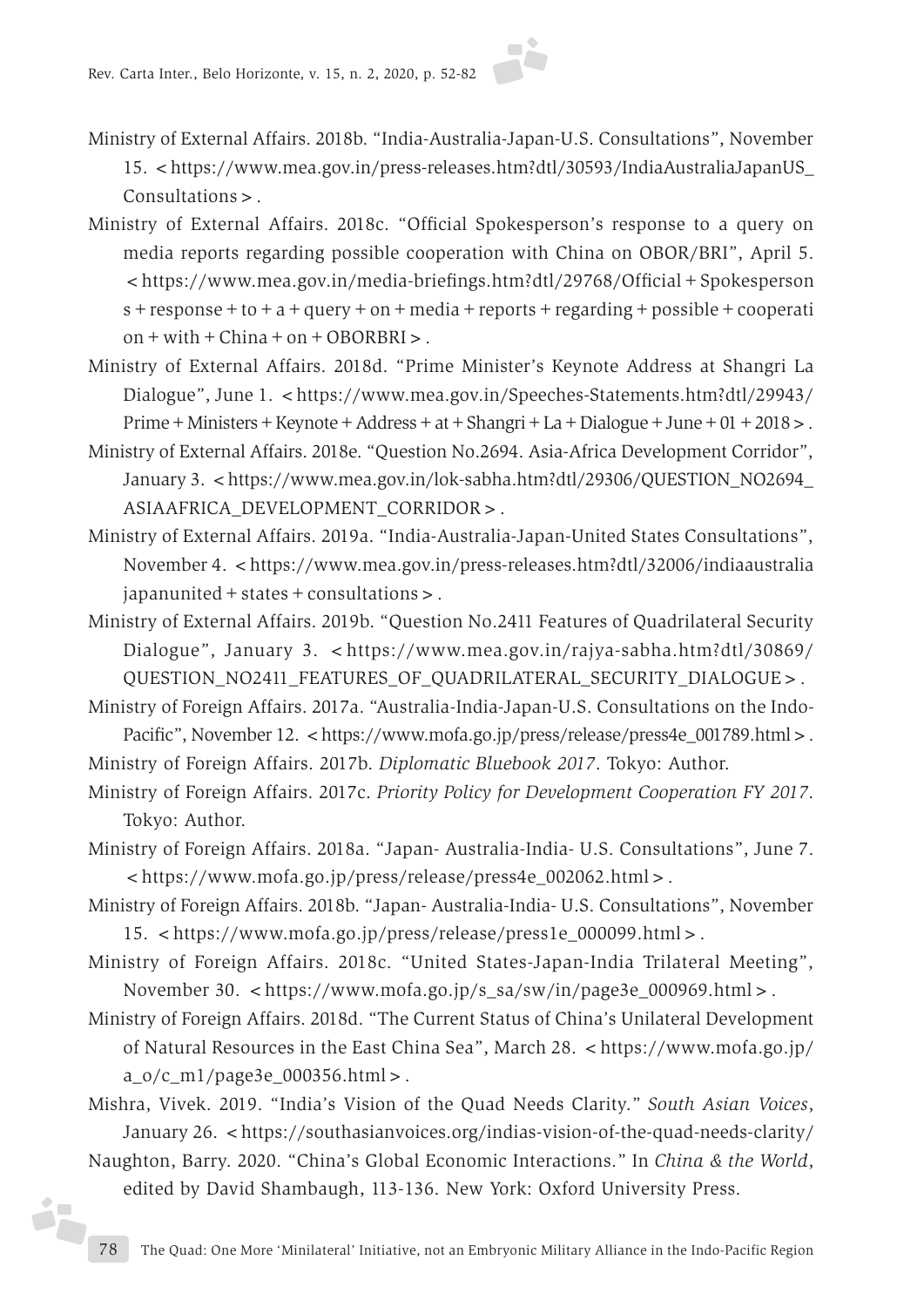- Nyrén, Pär. 2019. "China's Liberal Hawk: Yan Xuetong's Vision for Chinese Benevolent Dominance." *The Diplomat*, June 28. <https://thediplomat.com/2019/06/chinasliberal-hawk-yan-xuetongs-vision-for-chinese-benevolent-dominance/>.
- O'Neil, Andrew, and Lucy West. 2019. "Why the Quad Won't Ever Be an Asian NATO." *Australian Strategic Policy Institute,* January 24. <https://www.realcleardefense.com/ articles/2019/01/24/why\_the\_quad\_wont\_ever\_be\_an\_asian\_nato\_114133.html>.
- Pan, Chengxin. 2014. "The 'Indo-Pacific' and geopolitical anxieties about China's rise in the Asian regional order." *Australian Journal of International Affairs*, 68(4): 453-469,
- Panda, Ankit. 2017. "US, Japan, India, and Australia Hold Working-Level Quadrilateral Meeting on Regional Cooperation." *The Diplomat*, November 13. <https://thediplomat. com/2017/11/us-japan-india-and-australia-hold-working-level-quadrilateral-meetingon-regional-cooperation/>.
- Pant, Harsh V. 2017. "Take Note: Asia's Quad Is Back." *The Diplomat,* November 10. <https://thediplomat.com/2017/11/take-note-asias-quad-is-back/>.
- Pant, Harsh V., and Yogesh Joshi. 2016. *The US Pivot and Indian Foreign Policy: Asia's Evolving Balance of Power*. London: Palgrave Macmillan.
- Parliament of Australia. 2007. "Standing Committee on Foreign Affairs, Defense and Trade — Foreign Affairs and Trade Portfolio", May 28. <https://parlinfo.aph.gov.au>.
- Pattanaik, Smruti S. 2016. "Indian Ocean in the emerging geo-strategic context: Examining India's relations with its maritime South Asian neighbors." *Journal of the Indian Ocean Region*, 12 (2): 126-142.
- Pautasso, Diego, Alexandre Cesar Cunha Leite, and Gaio Doria. 2017. "As disputas sino-vietnamitas no Mar do Sul: Desafios para além da questão regional." *Carta Internacional*, 12 (3): 54-76.
- Pekkanen, Saadia M., Johan Ravenhill, and Rosemary Foot, eds. 2018. *Oxford Handbook of International Relations of Asia*. New York: Oxford University Press.
- Phillips, Andrew. 2016. *From Hollywood to Bollywood?: Recasting Australia's Indo/Pacific Strategic Geography.* Barton: Australian Strategic Policy Institute.
- Phillips, Andrew. 2018. "The Indo-Pacific is what you make of it." *Asia & The Pacific Policy Society*, July 10. <https://www.policyforum.net/the-indo-pacific-is-whatyou-make-of-it/>.
- Puy, Blanche de. 1983. "The Cultural Legacy of Jose Ortega y Gasset." *Anales de la Literatura Española Contemporánea*, 8: 107-125.
- Rai, Ashok. "Quadrilateral Security Dialogue 2 (Quad 2.0) A credible strategic construct or mere "foam in the ocean"?" *Maritime Affairs: Journal of the National Maritime Foundation of India*, 14 (2): 138-148.
- Roth, Kenneth. 2020. China's Global Threat to Human Rights. *Human Rights Watch,* January. <https://www.hrw.org/world-report/2020/china-global-threat-to-human-rights>.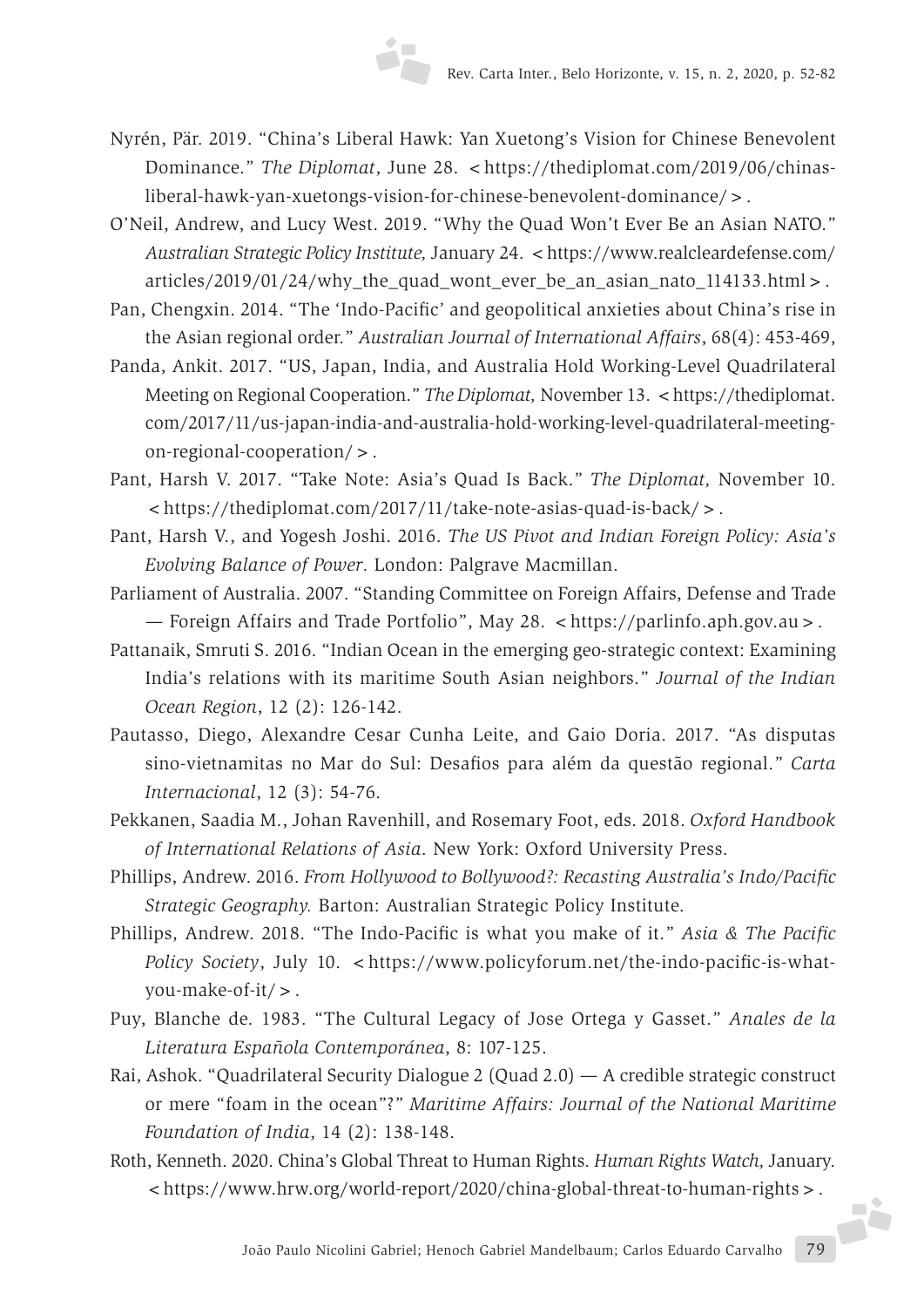

- Rudd, Kevin. 2019. "The Convenient Rewriting of the History of the 'Quad'." *Nikkei Asian Review*, March 26. <https://asia.nikkei.com/Opinion/The-Convenient-Rewritingof-the-History-of-the-Quad>.
- Scott, David. 2018. "The Indo-Pacific in US Strategy: Responding to Power Shifts." *Rising Powers Quarterly*, 2 (2): 19-43.
- Shambaugh, David. 2020. "China's Long March to Global Power." In *China & the World*, edited by David Shambaugh, 3-21. New York: Oxford University Press.
- Sharma, Ashok. 2010. "The Quadrilateral Initiative: An Evaluation." *South Asian Survey*, 17 (2): 237-253.
- Simões, Alexander, Dave Landry, and César Hidalgo. 2018. "Observatory of Economic Complexity." *Massachusetts Institute of Technology.* Accessed January 2 2019. Retrieved from <https://atlas.media.mit.>.
- Stockholm International Peace Research Institute. 2018. *SIPRI Yearbook 2018*. Stockholm: Author.
- Stuenkel, Oliver. 2016. *Post-Western world: How emerging powers are remaking global order*. Cambridge: Polity Press.
- The State Council Information Office of the People's Republic of China. 2019. *China's National Defense in the New Era.* Beijing: Foreign Languages Press.
- Turcsányi, Richard Q. 2018. *Chinese Assertiveness in the South China Sea: Power Sources, Domestic Politics, and Reactive Foreign Policy*. Cham: Springer.
- Turnbull, Michael. 2017. "Speech introducing the National Security Legislation Amendment (Espionage and Foreign Interference) Bill 2017", December 7. <https://www. malcolmturnbull.com.au/media/speech-introducing-the-national-security-legislationamendment-espionage-an>.
- Tweed, David, Jason Koutsoukis, and Jason Scott. 2018. "U.S.-Backed 'Quad' Quietly Gains Steam as Way to Balance China." *Bloomberg*, November 14. <https://www. bloomberg.com/news/articles/2018-11-14/u-s-backed-quad-quietly-gains-steam-asway-to-balance-china>.
- Tyler, Melissa. H. C., and Aakriti Bhutoria. 2015. "Diverging Australian and Indian Views on the Indo-Pacific." *Strategic Analysis* 39 (3): 225-236.
- United States Census Bureau. 2019. "U.S. and World Population Clock." Accessed June 22 2019. <https://www.census.gov/popclock/>.
- United States Trade Representative. 2018. *The People's Republic of China.* Washington: Author.
- Unjhawala, Yusuf. T. 2018. "South Asia geopolitics: Contain China with the Quad." *The Economic Times*, November 23. <https://economictimes.indiatimes.com/ blogs/et-commentary/south-asia-geopolitics-contain-china-with-the-quad/>.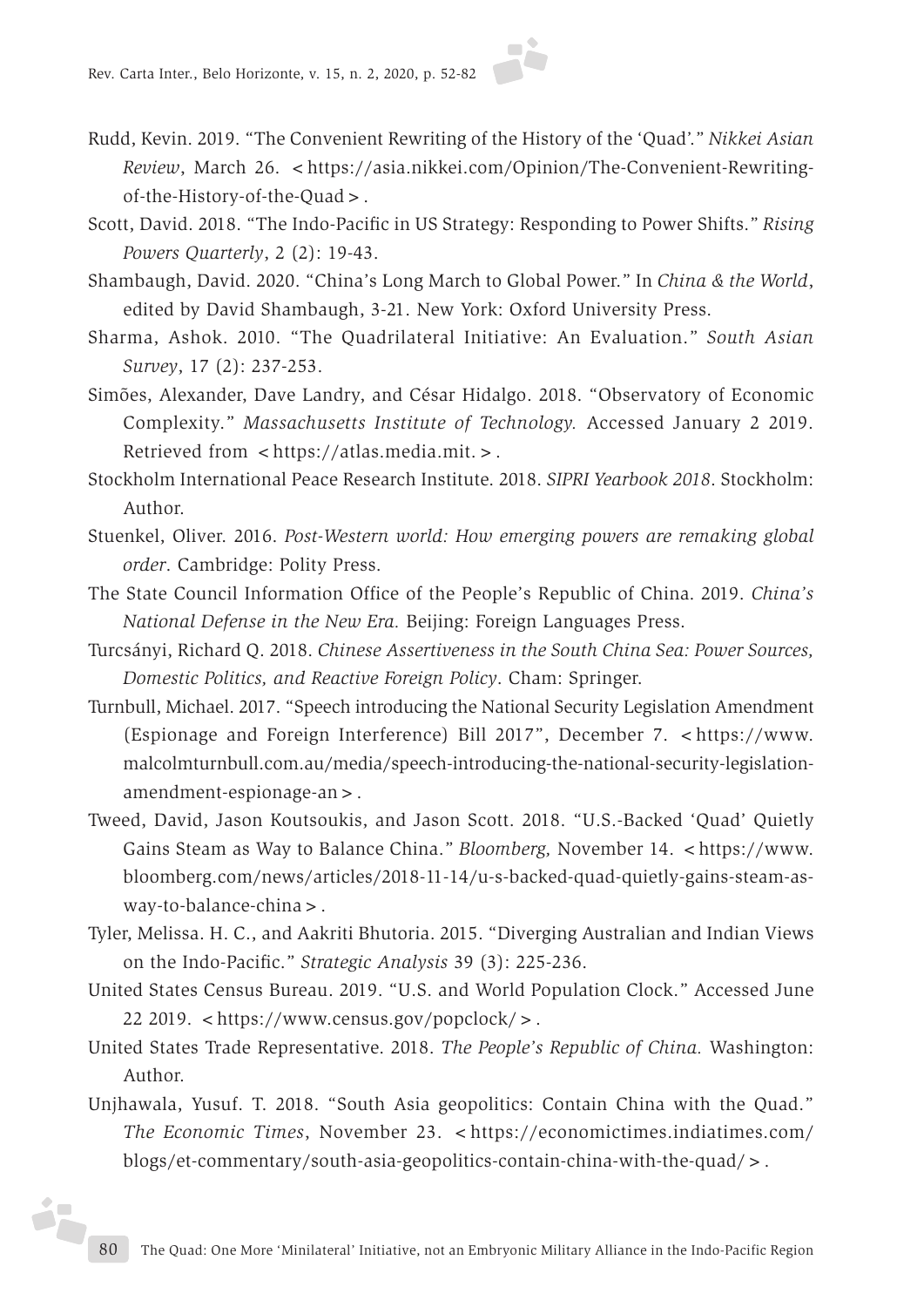- U.S. Congress. 2018. "S2736 Asia Reassurance Initiative Act of 2018", December, 31. <https://www.congress.gov/bill/115th-congress/senate-bill/2736/text>.
- Varghese, Peter. 2018. *India Economic Strategy to 2035*. Canberra: Department of Foreign Affairs and Trade.
- Wang, Jianwei. 2019. "Xi Jinping's 'Major Country Diplomacy:' A Paradigm Shift?" *Journal of Contemporary China*, 28 (115): 15-30.
- White House. 2017. "National Security Strategy of the United States of America*",*  December 18. <https://www.whitehouse.gov/wp-content/uploads/2017/12/NSS-Final-12-18-2017-0905.pdf>.
- White House. 2018a. "Joint Statement of the Governments of the United States of America, Australia, and Japan", November 17. <https://www.whitehouse.gov/briefingsstatements/joint-statement-governments-united-states-america-australia-japan/>.
- White House. 2018b. "Remarks by Vice President Pence on the Administration's Policy Toward China", October 4. <https://www.whitehouse.gov/briefings-statements/ remarks-vice-president-pence-administrations-policy-toward-china/>.
- White, Hugh. 2013. "Australia's Choice." *Foreign Affairs*, 4 September. <https://www. foreignaffairs.com/articles/australia/2013-09-04/australias-choice>.
- World Bank. 2019. "GDP ranking", February 7. <https://datacatalog.worldbank.org/ dataset/gdp-ranking>.
- Wroe, David, and Kirsty Needham. 2018. "History in making as nations team up". *The Sydney Morning Herald, January 19. <https://www.smh.com.au/politics/federal/* history-in-making-as-nations-team-up-20180119-h0kxls.html>.
- Wu, Shicun. 2019. "US-China Competition Will Heat up the South China Sea." *The Diplomat*, November 8. <https://thediplomat.com/2019/11/us-china-competitionwill-heat-up-the-south-china-sea/>.
- Wuthnow, Joel. 2019. "US 'Minilateralism' in Asia and China's Responses: A New Security Dilemma?" *Journal of Contemporary China*, 28(115): 133-150.
- "Xi urges breaking new ground in major country diplomacy with Chinese characteristics." 2018. *Xinhua*, June 24. < http://www.xinhuanet.com/english/2018-06/24/c\_ 137276269.htm>.
- Yan, Xuetong. 2019. *Leadership and the Rise of Great Powers*. Princeton: Princeton University Press.
- Zhang, Ketian. 2019. "Cautious Bully: Reputation, Resolve, and Beijing's Use of Coercion in the South China Sea." *International Security*, 44 (1): 117-159.
- Zhang, Wenxian, Ilan Alon, and Christoph Lattemann, eds. 2018. *China's Belt and Road Initiative: Changing the Rules of Globalization*. Cham: Palgrave Macmillan.
- João Paulo Nicolini Gabriel; Henoch Gabriel Mandelbaum; Carlos Eduardo Carvalho 81 Zhao, Minghao. 2019. "With stepped-up plan, US takes aim at China." *Global Times*, June 9. <http://www.globaltimes.cn/content/1153585.shtml>.